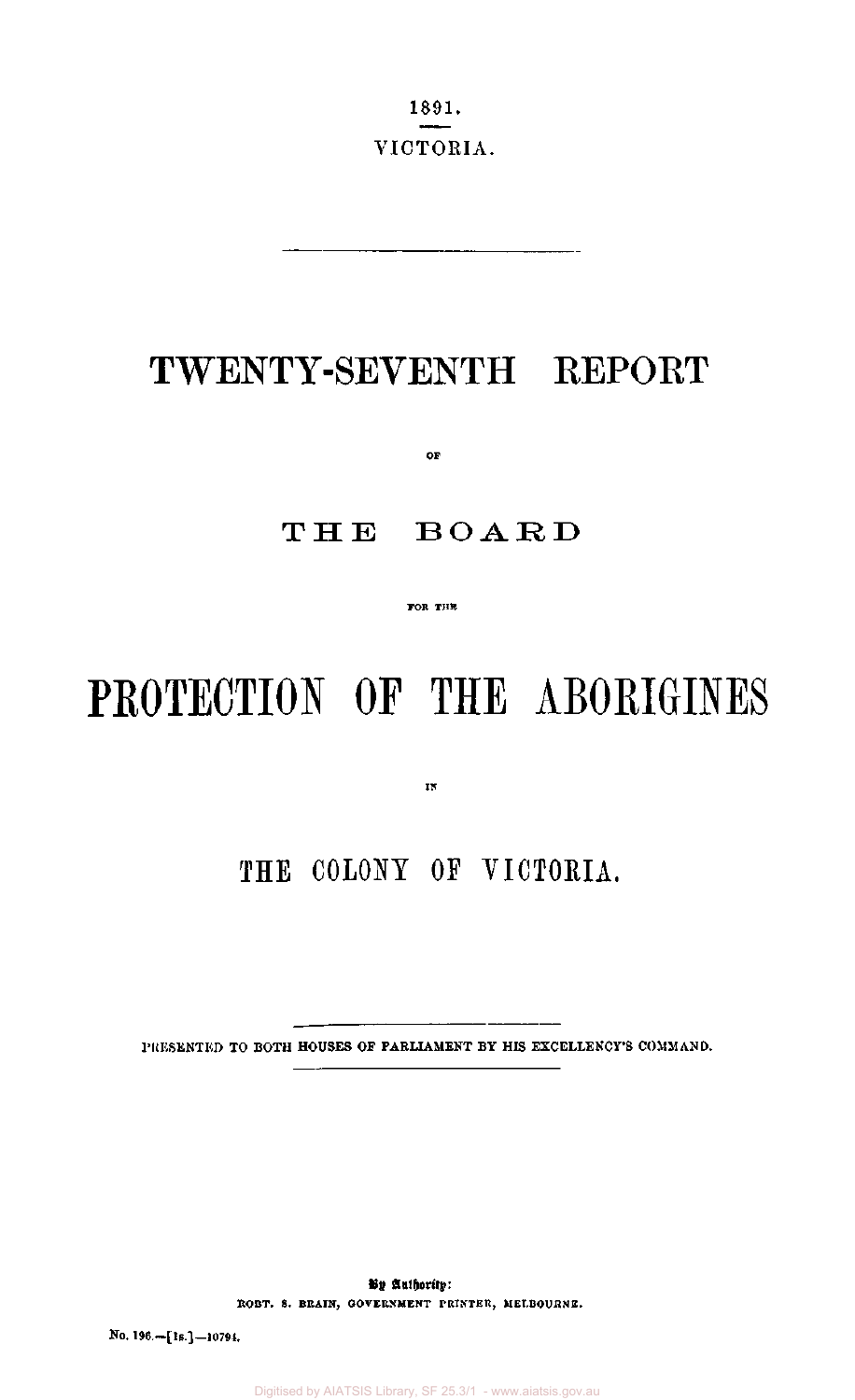|                                                 | APPROXIMATE COST OF REPORT. |      |  |                  |      |       | £ s. d. |
|-------------------------------------------------|-----------------------------|------|--|------------------|------|-------|---------|
| Preparation-Not given.<br>Printing (810 copies) | <br>                        | <br> |  | $\bullet\bullet$ | <br> | 27 10 |         |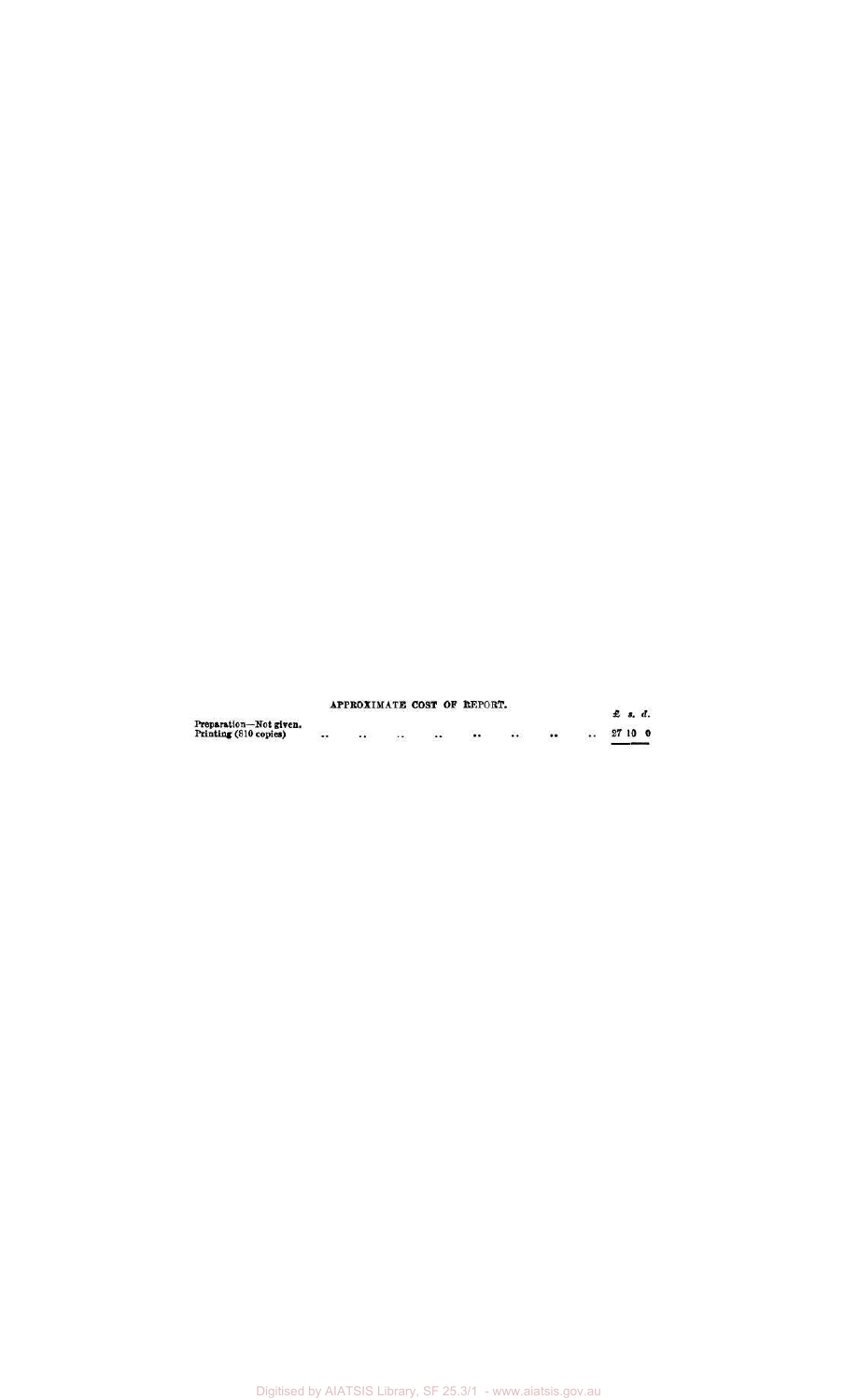# REPORT.

#### Melbourne, 5th November, 1891.

#### MAY IT PLEASE YOUR EXCELLENCY,

The Board for the Protection of Aborigines have the honour to submit for Your Excellency's consideration their Twenty-seventh Report on the state and condition of the Aborigines of this colony, together with reports from managers of stations, statements of accounts, and other papers.

1. The Board have held twelve ordinary and two special meetings during the past year.

2. The Board greatly regret to have to record the death of W. Macredie, Esq., J.P., whose valuable services for the welfare of the Aborigines have been of great importance since the establishment of the Board in 1860.

3. The number of Aborigines and half-castes under certificates who resided at the different stations during the past year is as follows:—

|                    |       |          |          | Totals. |          | Average. |
|--------------------|-------|----------|----------|---------|----------|----------|
| Coranderrk         |       |          |          | <br>94  | $\cdots$ | 79       |
| Condah<br>$\cdots$ |       |          |          | <br>79  |          | 74       |
| Lake Tyers         |       |          |          | <br>68  |          | 57       |
| Ramahyuck          |       |          | $\cdots$ | <br>65  |          | 50       |
| Ebenezar<br>       |       | $\cdots$ |          | <br>38  |          | 35       |
| Framlingham        |       | $\cdots$ |          | <br>43  |          | 37       |
|                    | Total |          |          | <br>387 |          | 332      |

4. The number of half-castes who have left the stations under the Act for merging them with the general population of the colony, and who are endeavouring to earn their own living with some assistance from the Board, is as follows:—

|                    |          | Total |          | $\cdots$ |          |                      | 224 |
|--------------------|----------|-------|----------|----------|----------|----------------------|-----|
| Swan Hill District | $\cdots$ |       |          | $\cdots$ | $\cdots$ |                      | 27  |
| Framlingham        |          |       | $\cdots$ |          |          | $\cdots$             | 36  |
| Ebenezar<br>       | $\cdots$ |       |          |          |          | $\sim$ $\sim$ $\sim$ | 26  |
| Ramahyuck          |          |       |          |          | $\cdots$ | $\cdots$             | 33  |
| Lake Tyers         |          |       | $-1$     | $\cdots$ |          |                      | 20  |
| Condah<br>$\cdots$ |          |       |          |          |          | $-$                  | 42  |
| Coranderrk         |          |       |          |          |          |                      | 40  |

5. A number of half-caste families who have selected land and received some assistance from the Board, in accordance with the above-mentioned Act of Parliament, have done very well, and the Board are desirous to see some more families settled in their own homes and become useful citizens of this colony.

6. The returns of births, marriages, and deaths during the past year give the following particulars:—

|            |                                     |              | Births. |          | Marriages. | Deaths. |
|------------|-------------------------------------|--------------|---------|----------|------------|---------|
| Coranderrk | <br>                                | <br>         | និ      |          | 2          |         |
| Condah     | <br>$\cdots$                        | <br>         |         |          | 2          | <br>3   |
| Lake Tyers | <br>                                | <br>         |         |          |            | <br>5   |
| Ramahyuck  | <br>                                | <br>$\cdots$ | 3       |          |            | <br>2   |
| Ebenezar   | <br>                                | <br>         | 3       |          |            |         |
| Depôts     | <br>                                | <br>         |         |          |            | <br>15  |
|            |                                     |              | --      |          |            |         |
|            |                                     |              | 11      | $\cdots$ | 4          | <br>27  |
|            | Total decrease during the year, 16. |              |         |          |            |         |

7. Regular supplies of rations, clothes, blankets, and other comforts, with medical attendance, have been given to the Aborigines and to those half-castes who were in need of them, and will be granted under the Board's certificate in compliance with the regulations in connexion with the same.

A 2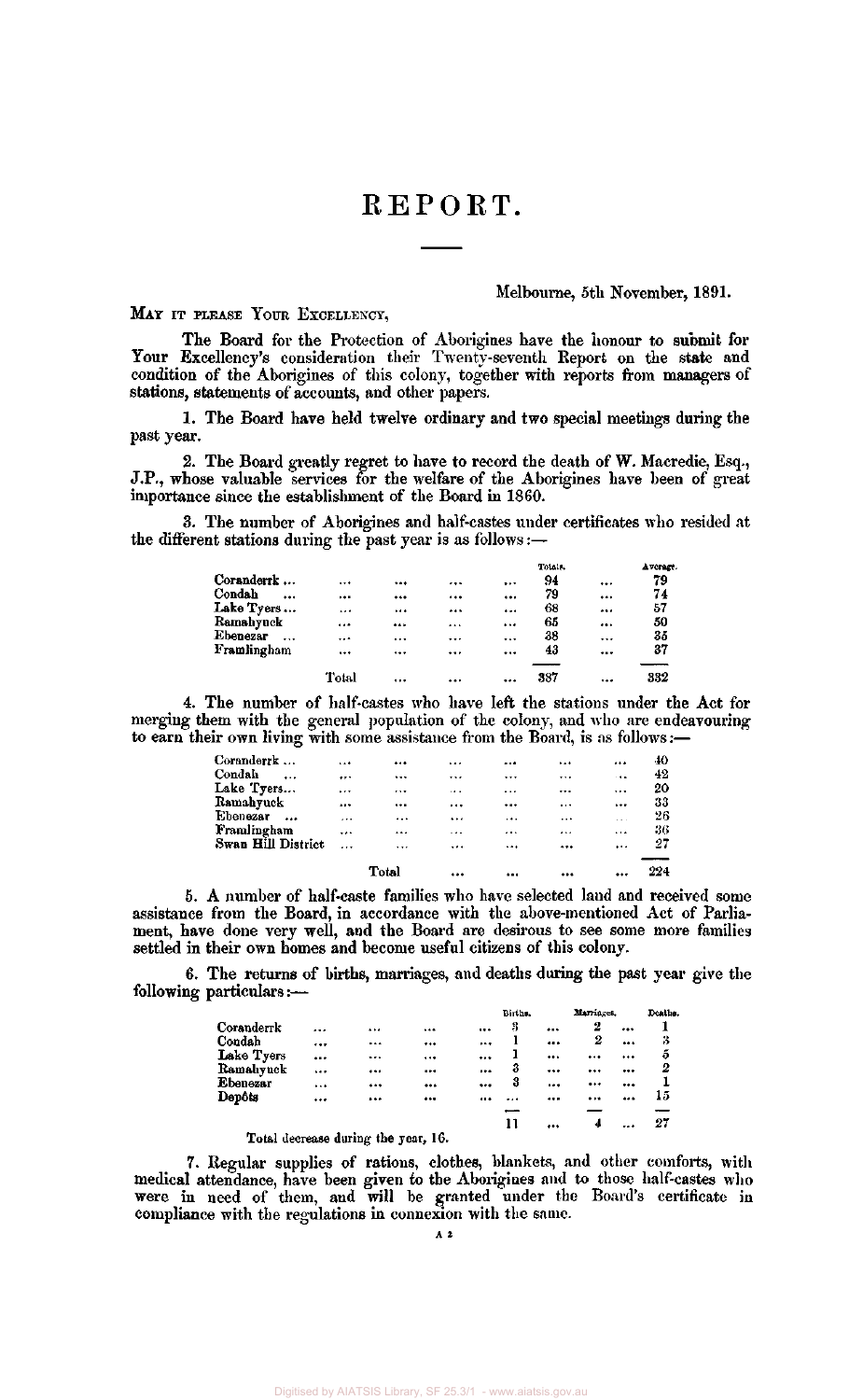8. The following table gives particulars (1) On the total expenditure on each station; (2) The net income spent at each; and (3) The actual cost of each: $-$ 

|             |          |          | Expenditure. |    |       |           |      | Net Income. |    |           | Actual Cost. |    |          |
|-------------|----------|----------|--------------|----|-------|-----------|------|-------------|----|-----------|--------------|----|----------|
|             |          |          | £            | 8. | d.    |           | £    | \$.         | d. |           | £            | 8. | d.       |
| Coranderrk  |          | $\cdots$ | 1.807 14     |    | -2    |           | 902. | -14         |    | $\cdots$  | 904 19       |    | 7        |
| Condah      |          | $\cdots$ | 1.757        | 4  | - 5   | $\ddotsc$ | 402  | 5           | -2 | $\ddotsc$ | 1,354 19     |    | -3       |
| Lake Tyers  | $\cdots$ | $\cdots$ | 1.488 14     |    | - 4   |           |      | 72 19       | -7 | $\ddotsc$ | 1.415 14     |    | -9       |
| Ramahyuck   | $\cdots$ | $\cdots$ | 1.177        | п  | - 1 L | $\cdots$  | 187  | 3           |    | $\cdots$  | 990          | 8  | 4        |
| Ebenezar    |          | $\cdots$ | 1,265 15     |    |       | $\cdots$  | 153  |             | 2  | $\cdots$  | 1.112 14     |    | - 5      |
| Framlingham |          | $\cdots$ | 594 19       |    | 0     |           | 158  | 9           | -0 |           | 436 10       |    | $\bf{0}$ |

9. Supplies of rations, clothes, blankets, &c, are sent to the various dep6ts in different parts of the colony, and weekly or bi-weekly orders are issued by the local police officers for the regular distribution of the same; and through the periodical visits of the General Inspector all the wants of the blacks receive proper attention.

10. The Board are pleased to state that all the schools at the various stations **are now** under the control of the Department of Public Instruction, and observe with pleasure that very fair progress is made with the children.

11. The Board, in order to accumulate useful and interesting information, have issued a circular to the managers of stations containing a number of important questions, which have been carefully answered by those gentlemen, and will be read **with** interest in their respective reports.

I have the honour to be,

Your Excellency's most obedient servant,

C. M. OFFICER,

His Excellency Vice-Chairman.

The Right Honorable the Earl of Hopetoun, G.C.M.G., &c, &c, &c.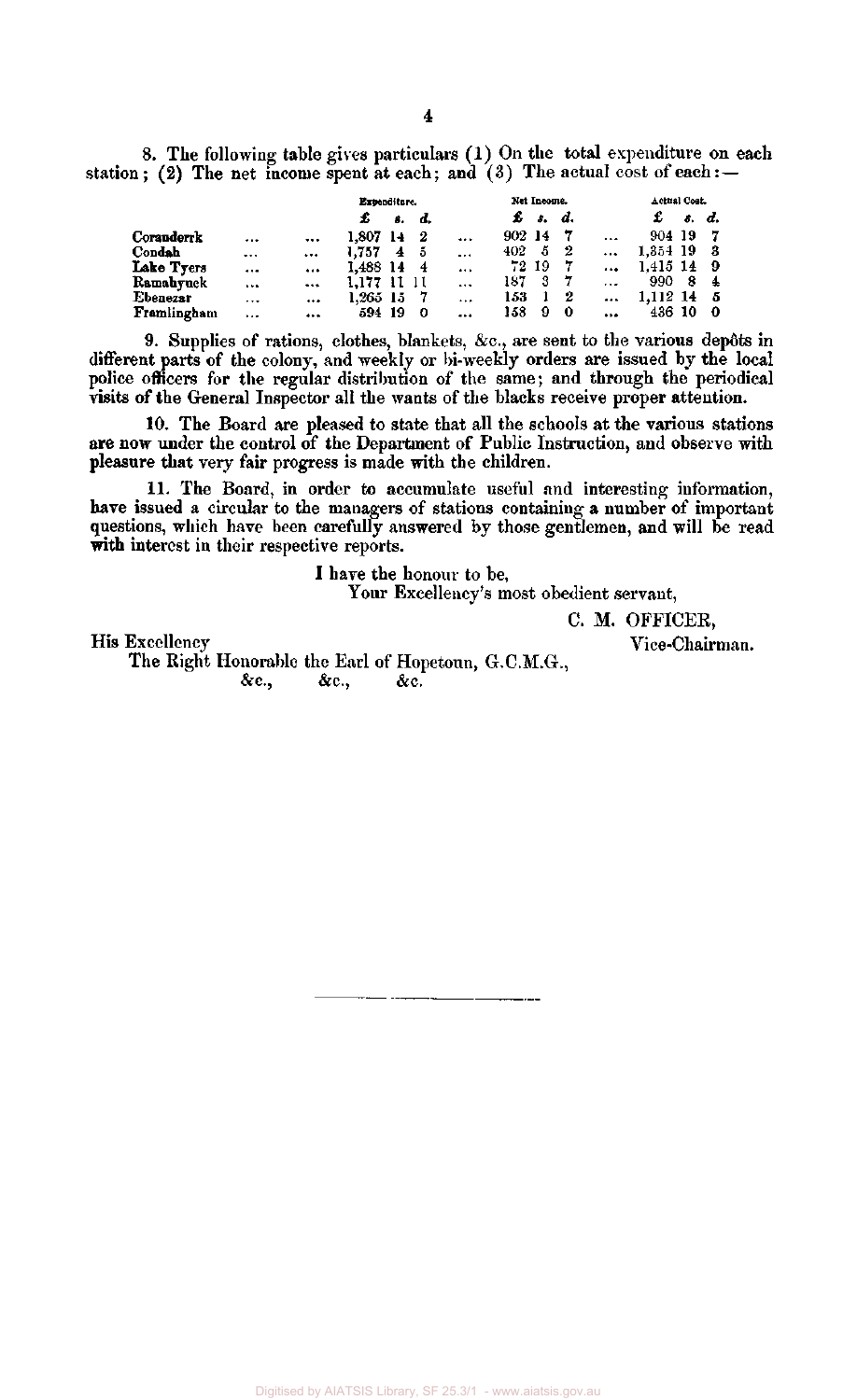# APPENDICES .

### APPENDIX I.

SIR, Coranderrk, 31st June, 1891.

I have the honour to forward you my Annual Report of the Aborigines of this station, dating from 1st July, 1890, to 31st June, 1891.

I have much pleasure in stating that the conduct of the natives generally has been as good as one could expect during the whole year, no serious disturbance of any kind having taken place.

1. The number attending the station, and the average daily attendance in each month, has been as follows:—

| 1890.    |           |      |          |                            |                      | 1891.            |                  |                  |          |                                |
|----------|-----------|------|----------|----------------------------|----------------------|------------------|------------------|------------------|----------|--------------------------------|
|          |           |      |          | Totals.                    |                      |                  |                  |                  |          | Totals.                        |
|          |           | 88   | $\cdots$ | 93                         | Januarv              | $1 + 1$          |                  | 78               |          | 93                             |
| $\cdots$ |           | 90   |          |                            | February             | $\cdots$         |                  |                  |          | 97                             |
|          |           | 91   |          |                            | March                |                  |                  | 88               | $\cdots$ | 93                             |
|          |           | S4   |          |                            |                      |                  |                  | - 6              |          | 86                             |
|          |           | --   |          |                            |                      |                  |                  |                  |          | 88                             |
| $\cdots$ | 1.11      | 78   |          | 96                         | June<br>             |                  |                  | 84               | 14.1     | 95                             |
|          | 1.1.7<br> | <br> | 40       | Daily Average.<br><br><br> | 95<br>95<br>96<br>96 | April<br>May<br> | $\cdots$<br><br> | $\cdots$<br><br> | 75       | Daily Average.<br><br>$\cdots$ |

|                                                   |        |                      |                      |              |          | 2. TABLE OF BIRTHS.                                                 |                              |                              |                                                |
|---------------------------------------------------|--------|----------------------|----------------------|--------------|----------|---------------------------------------------------------------------|------------------------------|------------------------------|------------------------------------------------|
| Date.                                             |        | Name.                |                      |              | Sex.     | Names of Parents.                                                   |                              |                              | Colour.                                        |
| 24th January, 1891<br>25th February, 1891   Cissy | Albert | $\cdots$<br>$\cdots$ | $\cdots$<br>$\cdots$ | $\cdots$<br> | M,<br>Γ. | Albert Darby)<br>  Annie Darby<br>Thos. Dunolly<br>{ Jessie Dunolly | <br>$\cdots$<br><br>$\cdots$ | <br>$\cdots$<br>$\cdots$<br> | Black,<br>Black.<br>Half-caste.<br>Half-caste. |

There has been only one death, viz., Topsy Terrick, on the 13th October, 1891, ago 7 years, black; cause of death—diarrhoea and exhaustion.

Marriages.—On the 17th September, 1891, Richard Purcell, age 22 years, black, married Maggie Parker, widow, age 36 years, half-caste; on the 9th June, 1891, Alick Donnelly, ago 21 years, black, married Jane Cooper, age 18 years, black.

3. Religious services have been regularly held every Sunday twice a day, and are generally well attended. Sunday school is also kept every Sunday afternoon, and religious instruction is given to the children in the school on the week day.

4. The day-school for children is under the control of the Education Department, and the results, so far as can be seen, are satisfactory.

5. The total area of the reserve is 4,800 acres, and, with the exception of about 200 acres, is all fenced in and subdivided into ten paddocks for grazing and cultivation purposes. Hay, potatoes, and hops are the principal products of the station. The hay and potatoes were all consumed on the station, but the hops were sold in Melbourne, and, as usual, realized the highest price in the Victorian market. Our crops of hay and potatoes were also good.

6. The kinds and number of stock are as follow:—83 cows, 6 calves, 99 heifers, 101 steers, 4 bulls, 8 working bullocks, and 15 horses—total, 316 head. On an average, about 15 cows have been milked daily during the year. The following have been killed for food:—19 cows, 12 bullocks, 9 steers, and  $2$  heifers—total,  $42.$  None have been sold.

7. All produce has been consumed on the station except the hops, which realized £902 14s. 5d., and this amount has been paid into the Treasury.

8. No new cottages have been erected this year, only one small room having been added to old Barak's house after he was married. The number of houses on the station is 22, and all are occupied except one, and are well and cleanly kept.

9. The men are mostly employed in general farm work and in keeping the station in good repair. The women attend to domestic duties, and in their spare time make baskets for sale. The men also make and sell a great many native weapons. The bigger boys when out of school are taught to be useful in farm and garden work, and the older girls domestic work.

10. The natives, being born sportsmen, continue to hunt native game and fish when opportunity offers; and, notwithstanding whatever or how much they obtain in this respect, they always look for their usual allowance of beef or mutton from the station, and sell all they can of their game to Europeans and appropriate the money to their own use.

11. Some of the men still indulge in intoxicating drink, and, with the view of preventing them being supplied with it, I have had two or three persons prosecuted and fined for having done so.

12. About 40 half-castes who have come under the operation of the law have left the station, and are now obtaining their living elsewhere. One married couple remain at the station under the usual certificate, but none are apprenticed as servants on the station.

13. I am very glad to say the rations and clothing granted by the Board have been of really good quality, and have given satisfaction to the people; and on their behalf I beg to thank the Board and you, Sir, for the very kind and prompt attention to all requests for anything reasonable required for the comfort and well-being of the natives.

I have the honour to be, Sir, Your obedient servant, JOSEPH SHAW.

The Rev. F. A. Hagenauer, Secretary and General Inspector, Board for Aborigines, Melbourne.

Digitised by AIATSIS Library, SF 25.3/1 - www.aiatsis.gov.au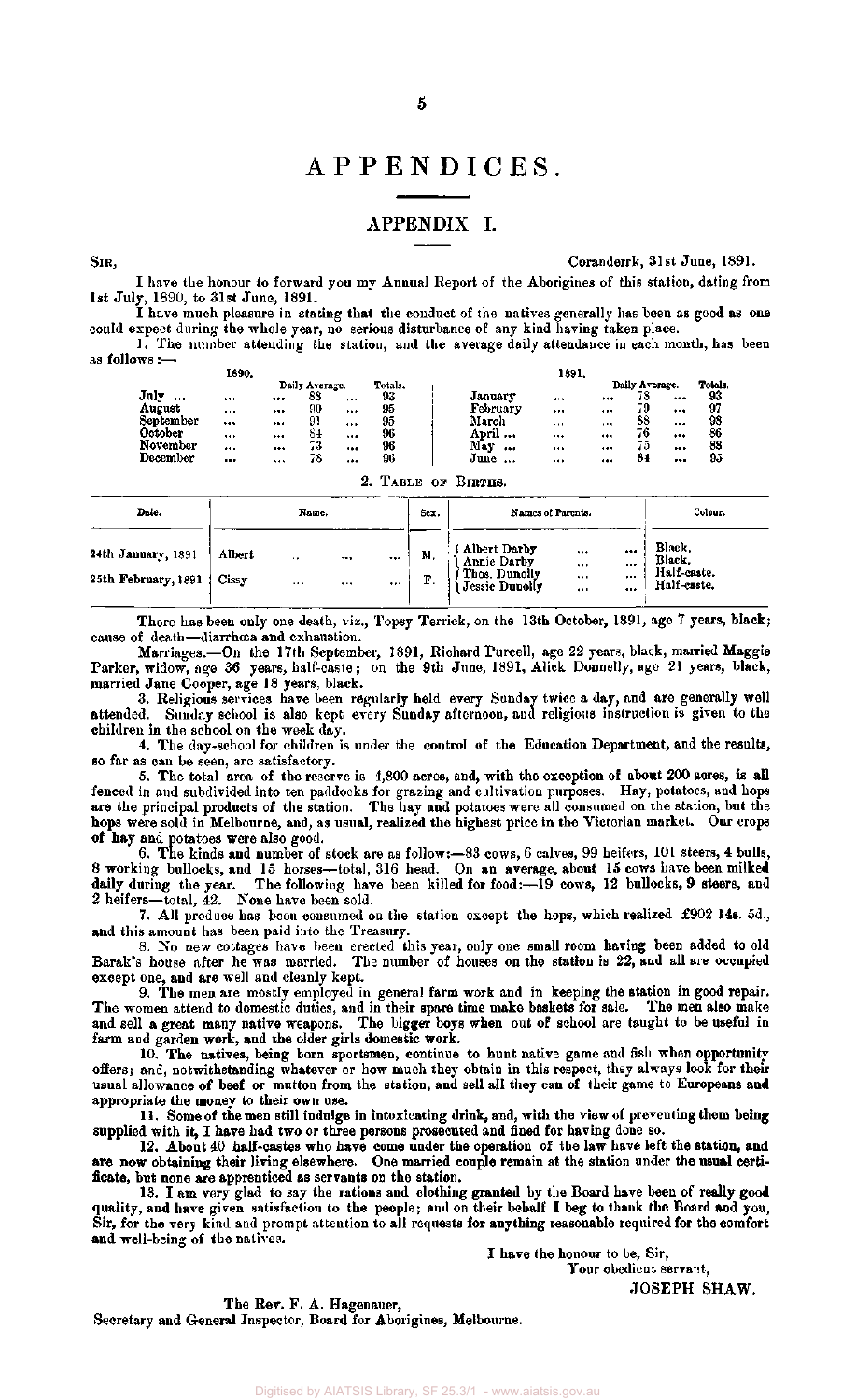#### APPENDIX II.

| SIR.    |  |  |  |  |  |                                                                                           | 4th September, 1891. |  |  |
|---------|--|--|--|--|--|-------------------------------------------------------------------------------------------|----------------------|--|--|
|         |  |  |  |  |  | I have the honour to forward replies to your questions contained in letter of the 25th of |                      |  |  |
| August. |  |  |  |  |  |                                                                                           |                      |  |  |

Church Mission Station, Lake Tyers,

1. The number of blacks attending the station for the past twelve months is as follows:-

|           | 1890. |          |          |       |        |                   |          | 1891.    |         |          |        |
|-----------|-------|----------|----------|-------|--------|-------------------|----------|----------|---------|----------|--------|
|           |       |          | Average. |       | Total. |                   |          |          | Average |          | Total. |
| July<br>  |       |          | 60       |       | 63     | January           | $\cdots$ |          | 52      |          | 54     |
| August    |       |          | 58       |       | 60     | February          | $\cdots$ | $***$    | 55      | $\cdots$ | 58     |
| September |       | $\cdots$ | 59       |       | 60     | March<br>         | $\cdots$ | $\cdots$ | 56      | $***$    | 59     |
| October   |       |          | 58       | $***$ | 60     | April<br>$\cdots$ | $\cdots$ | $\cdots$ | 58      | $\cdots$ | 60     |
| November  |       |          | 58       |       | 59     | May<br>$\cdots$   | $\cdots$ |          | 59      |          | 61     |
| December  |       | $\cdots$ | 55       |       | 58     | June<br>.         | $\cdots$ |          | 58      |          | 58     |

2. The return of births, deaths, and marriages is as follows :-

|--|

| Name.                   | Colour.                       | Date of Birth. | Names of Parents.                   | Colour. |
|-------------------------|-------------------------------|----------------|-------------------------------------|---------|
| Alice Hayes<br>$\cdots$ | Black<br>$\cdots$<br>$\cdots$ | 29th May, 1891 | William and Caroline Hayes   Black. |         |

#### DEATHS.

| Name.                                                                                                   |                      |                                           | Colour.                    |                                          | Date of Death.                                                                                                               | Cause of Death.                                                                                                          | Age.                                                                           |
|---------------------------------------------------------------------------------------------------------|----------------------|-------------------------------------------|----------------------------|------------------------------------------|------------------------------------------------------------------------------------------------------------------------------|--------------------------------------------------------------------------------------------------------------------------|--------------------------------------------------------------------------------|
| Dulcibella Rivers<br>Peter Hayes<br>$\cdots$<br>Big Joe<br>$\cdots$<br>Ernest Johnson<br>Sophia Neukong | <br><br>$\cdots$<br> | Black<br>Black<br>Black<br>Black<br>Black | $$<br>$\cdots$<br><br><br> | $\cdots$<br><br>$\cdots$<br><br>$\cdots$ | 11th July, 1890<br>$***$<br>27th September, 1890<br>19th February, 1891<br>4th June, 1891<br>$-11$<br>18th June, 1891<br>--- | Tuberculosis<br><br><b>Bronchitis</b><br><br>Heart disease-dropsy<br>Injury to head—meningitis<br>Cirrhosis of liver<br> | 3 years<br>l vear<br>60 years<br>11<br>$^{\bullet}$<br>20<br>$^{\prime\prime}$ |

3. Religious services are held twice daily, besides which the children receive a good religious training. The services are generally well attended, and the children attend religious instruction daily. I may here state that, during the past few weeks, one or two of the young men have shown most decided signs of change of heart.

4. The day-school is under the charge of the Department of Public Instruction, and has been supplied by a very good teacher, who very conscientiously discharges his duties. The average attendance is about 20.

5. The total quantity of ground belonging to the station is 4,200 acres, 2,000 acres of which are fenced. There are also about 120 acres fenced near home-station (forming paddocks for milking cows), and 10 acres of orchard. The orchard is fenced by a good paling fence. The produce consisted mostly of fruit and vegetables, none of which was sold. No hops, oats, or potatoes were grown. No fruit was disposed of.

6. The number of stock is as follows:—150 head of mixed cattle ; 360 sheep have been killed for meat during the year—these were bought by the Board. There are only 3 cows being milked at present, but as the season advances more will be brought in for that purpose.

7. The income and expenditure is as follows :—

|                          | Імсомк. |          |        | $\pounds$ sd. | EXPENDITURE.            |              |        | $f$ s.d. |  |
|--------------------------|---------|----------|--------|---------------|-------------------------|--------------|--------|----------|--|
| By Wool, skins, and bags |         |          |        |               | To Wages account        | <br>$\cdots$ |        | 1446     |  |
| Overdraft<br>            |         | <br>28   | - 8 11 |               | <br>General expenditure |              | 58 15  |          |  |
|                          |         |          |        |               |                         |              |        |          |  |
|                          |         | $£72$ 19 |        |               |                         |              | £72 19 |          |  |
|                          |         |          |        |               |                         |              |        |          |  |

8. The number of cottages built for the Aborigines is nine. They are kept in tolerable order; some of them are remarkably clean and tidy, others are fairly so. The total number of buildings is fourteen. These include the mission-house, school-building, church, store, and a large building which was used for a dormitory for children. All the aboriginal cottages are inhabited.

9. The blacks are employed at present in clearing away the scrub and undergrowth ; some are employed in the orchard and garden. The females are mostly employed about their own houses. When they are required to do anything—as washing, scrubbing, or other work of a similar nature—they do it, but their time is chiefly taken up by their own domestic duties. The boys work in the garden or do other work required of them.

10. The blacks still hunt native game, but they are by no means as expert as their fathers were in hunting. They become each year more and more dependent on the food supplied to them by the Board. Those who do work receive a supply of meat at the rate of 1 lb. per diem for each adult.

11. As to whether the blacks indulge in the use of intoxicating drinks, I may state that I have not had much cause to complain this year, as there has not been many eases of intoxication among the Aborigines.

12. The number of half-castes who have left the station is as follows :—4 males and 16 females ; total, 20. All but one have remained under their original certificates. The exception is a young man named Walter Creedie, who left his situation without leave. He is, I believe, working near Geelong. There are no half-castes apprenticed on the station.

Digitised by AIATSIS Library, SF 25.3/1 - www.aiatsis.gov.au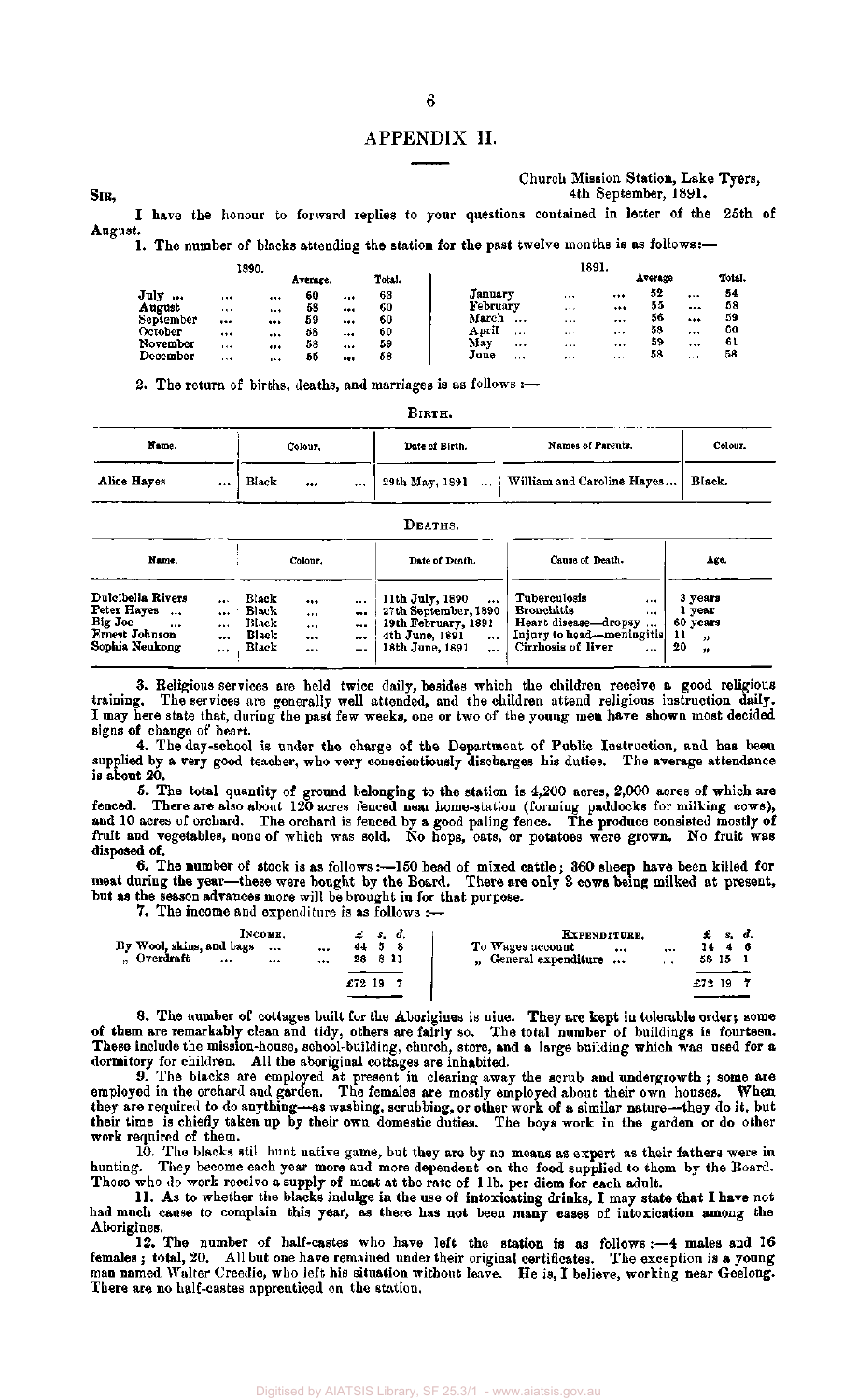13. The supplies of rations, as to quantity and quality, is good. The clothing supplied was also of satisfactory quality.

On behalf of the Aborigines, I tender my thanks for the care that has been bestowed upon them during the year.

I have the honour to be, Your most obedient servant,

JOHN BULMER.

The Rev. F. A. Hagenauer, General Inspector, B.P.A.

# APPENDIX III.

#### Mission Station, Lake Condah, SIR, 25th September, 1891.

I have the honour to forward my report compiled in the form of replies to the various questions on the paper sent to me by you, and which will, I hope, be found satisfactory.

|           | 1890. |              |         |          |                   | 1891. |       |          |          |
|-----------|-------|--------------|---------|----------|-------------------|-------|-------|----------|----------|
|           |       | <b>Total</b> |         | Average. |                   |       | Total |          | Average. |
| July      | <br>  | 90           |         | 80       | January<br>       |       | 76    |          | 76       |
| August    | <br>  | 80           |         | 80       | February<br>      |       | 78    |          | 78       |
| September | <br>  | 79           |         | 79       | March<br>         |       | 75    | $\cdots$ | 75       |
| October   | <br>  | 67           |         | 67       | April<br>$\cdots$ |       |       |          | 74       |
| November  | <br>  | 65           |         | 65       | May<br>           |       |       |          | 74       |
| December  | <br>  | 75           | $1 + 4$ | 75       | J une<br>         |       | 74    |          | 73.      |

**No. 2.** 



| Name.                               | Date.                                      | Parenta' Names.                                                           | Colour.               |
|-------------------------------------|--------------------------------------------|---------------------------------------------------------------------------|-----------------------|
| George McDonald<br>Elizabeth Watson | <br><br><br>  21st April, 1891<br>$\cdots$ | 26th November, 1890   Alfred and Annie McDonald<br>Narie and Emily Watson | Half-caste.<br>Black. |

|                                                                              |                      | MARRIAGES.                                                            |                 |
|------------------------------------------------------------------------------|----------------------|-----------------------------------------------------------------------|-----------------|
| Name.                                                                        |                      | Date.                                                                 | Colour.         |
| Narie Watson  <br><br>Emily Turner f<br>Hugh Courtwine<br>Flora Carmichael ( | <br>$\cdots$<br><br> | 13th January, 1891<br>$\cdots$<br><br>8th April, 1891<br><br>$\cdots$ | Black.<br>Black |

|                                                         |                |                         |          | реатиз.                                                                  |                                                                                            |                  |                                |  |
|---------------------------------------------------------|----------------|-------------------------|----------|--------------------------------------------------------------------------|--------------------------------------------------------------------------------------------|------------------|--------------------------------|--|
| Name.                                                   |                |                         | Colour.  | Date.                                                                    | Cause of Death.                                                                            |                  | Age.                           |  |
| John Sutton<br>$-$<br>Tommy Ritchie<br>Elizabeth Watson | <br><b>BAA</b> | Black<br>Black<br>Black | <br><br> | $\ldots$   14th April, 1891 $\ldots$   Heart disease<br>$$ 7th May, 1891 | 12th August, 1890 Congestion and bronchitis<br>$\ddotsc$<br>  Premature birth<br>$\ddotsc$ | <br>$\cdots$<br> | 60 years.<br>-78<br>$2$ weeks. |  |

Deaths.

No. 3.

Religious services are kept and attended by all Aborigines on the station twice every day (morning and evening); and on Sundays morning prayers are held at half-past eight, full church service at eleven, Sunday school at three in the afternoon, and evening service at half-past six. The religious instruction given to the children during week days is held in connexion with the daily morning and evening services referred to above.

No. 4.

The day-school is under the control of the Education Department. The results have not been what one might have wished, owing to the frequent changes of teachers of late; but the present teacher seems to be energetic, and, as far as I can see, promises to be well suited for his charge here. He has been here only for about four weeks. More time, therefore, is required in order to speak definitely of results achieved by him in teaching Aborigines; but, as he is a married man and apparently pleased with his position here, I hope to be able to report more favorably about our school in another year.

#### No. 5.

The total quantity of ground belonging to the station is 3,700 acres; 1,700 acres of this are stones, y suitable for running a few head of young cattle. The other 2,000 acres are fairly good grazing and only suitable for running a few head of young cattle. land, carrying about three-quarters of a sheep to the acre.

All the reserve is fenced in. The stones are enclosed by a substantial stone wall, erected by the natives, and which is 4ft. 6in. high, 3ft. wide at the bottom, and about  $4\frac{1}{2}$  miles long. The other 2,000 acres are fenced in with post and three-rail and log fences, the whole area being subdivided into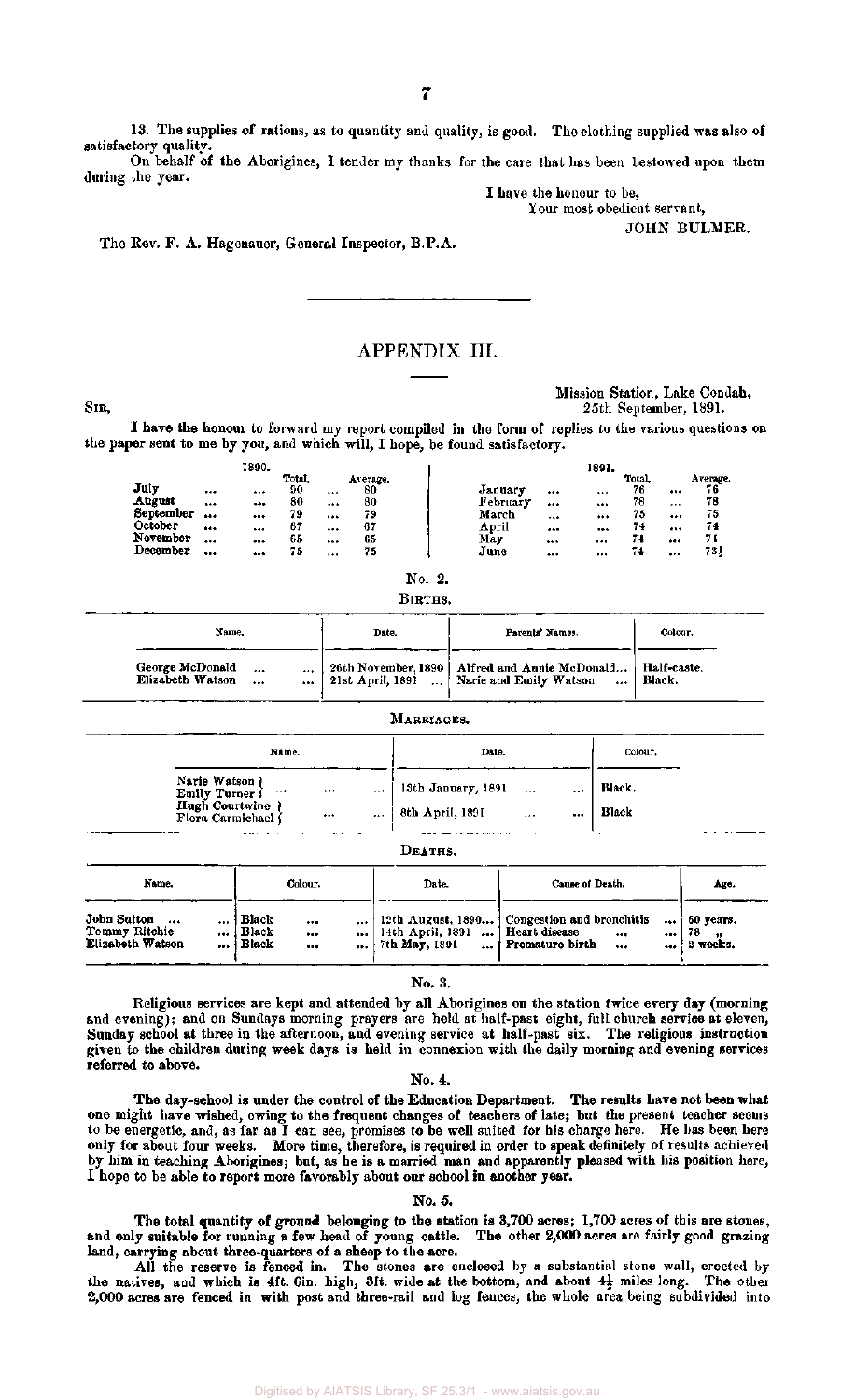four large and seven small paddocks. All the fencing (both boundary and subdivisional) has been done entirely by the Aborigines. About 700 acres of marshy land have been reclaimed, being successfully drained by the Aborigines according to my directions and under my supervision, so that it is now splendid pastoral ground. The main drain is 12 feet wide, 5 feet deep, 9 feet wide at the bottom, and about 14 miles long. Besides this drain there are several small ones leading into it.

There have been 12 acres of ground under cultivation for hay and 5 for potatoes. The hay crop was fairly good, but the potatoes were a complete failure owing to the locust plague. The 2<sup>2</sup> acres of garden yielded an abundance of fruit of all kinds, as well as a large supply of vegetables. All were consumed and much enjoyed by the natives living on the station.

#### No. 6.

The number of stock is as follows  $:=141 \text{ cos } x$ , 100 calves, 59 heifers, 28 steers, 2 bulls, 18 working bullocks, 269 ewes, 37 lambs, 47 wethers. Five cows are at present in milk, but during the season when the calves come in every aboriginal family is allowed to milk one or two cows in accordance with the number of persons in the family, so as to enable them to supply themselves with milk and butter. As we had the locusts here (which ate almost all the grass) and after them the bushfires (which destroyed the grass still left) we could only kill five head of young cattle during the year, the rest being too poor for meat; therefore, in order to supply our people, we had to sell store cattle and buy fat sheep instead of them. We bought 338 fat sheep and killed 291 during the year, leaving a balance of 47 over for the ensuing year. Taking the five head of cattle to weigh on an average 400 lbs. each, and the sheep 45 lbs., the Aborigines (reckoning 70 on an average) have received  $4\frac{1}{2}$  lbs. of meat weekly per head all the year through. This brings the amount of money laid out for meat for each Aboriginal to the very moderate sum of from 10d. to Ild. per week.

The number of cattle sold were 103, all young stock, as you will see from the bills which are in your possession. You will likewise find in examining them that I obtained the highest market value then going for the cattle, if you compare the figures with the general market rates at the time. As since the half-castes had to quit the station we have only old blacks and a few sickly young ones to do the station work with, I find that they cannot manage cattle, while they are quite capable of handling sheep, consequently I intend to gradually dispose of the cattle and buy sheep instead. A commencement has already been made, as I bought 221 first-class crossbred ewes from some of the money realized from the cattle, and I am glad to say they do remarkably well.

The station expenditure appears as £404 8s. 8d. after the balance is deducted. I desire to remark that out of this sum we have £107 14s. 9d. worth of store sheep on the station, while £138 15s. 3d. was laid out from the money received for cattle in buying fat sheep for meat, so that only £157 18s. 8d. was actually used for paying incidental expenses, for wages for Aborigines, and for white labour during the year. I think I ought to explain further with reference to this sum of £257 18s. 8d. that many items which were formerly paid by the Board from the Government grant—such as shelving-boards, wire for fencing purposes, repairs for buggy, cart, and saddlery, as well as oats for hay, for potatoes, for ploughing, for implements such as axes, spades, hoes, scythes, hay-rakes, forks, nails, glass for windows, &c.—are now paid from station income, and if these items were all deducted from the above sum there would only be about £80 left for paying wages to Aborigines and for general incidental expenditure.

#### No. 7.

#### INCOME AND EXPENDITURE.—BALANCE-SHEET, 1890-91.

|          |                                | £459 10 111 |    |      |                                                  |          | £459 10 114 |        |           |
|----------|--------------------------------|-------------|----|------|--------------------------------------------------|----------|-------------|--------|-----------|
|          |                                |             |    |      | Miscellaneous expenditure<br>Balance on hand<br> | <br>$$   | 20 16<br>57 | 5      | -91       |
|          | $n$ Balance from previous year | 63          | з  | - 4  | Stock<br><br>$***$                               |          | 247 10      |        | - 0<br>-9 |
|          | " Miscellaneous<br>            | <br>6       |    | 26   | Produce<br>$\cdots$<br>                          |          | 36 12       |        | - 2       |
|          | "Wool and bark<br>             | <br>58      |    | 2 10 | Travelling expenses for blacks                   |          |             |        | 2186      |
|          | " Skins and hides<br>1.14      | <br>26      | 18 | -04  | General expenditure<br>$\cdots$                  | $\cdots$ | 57          | - 0 10 |           |
| By Stock | <br>                           | <br>305     |    | 43   | For wages<br>.<br>                               | $\cdots$ | 37          |        | 611       |
|          | INCOME.                        | £           | я. | đ.   | EXPENDITURE,                                     |          | £           |        | s. d.     |
|          |                                |             |    |      |                                                  |          |             |        |           |

#### No. 8.

The cottages and other buildings all in fair condition are as follows :—Three limestone cottages, five bluestone cottages, five weatherboard cottages, four sawn-timber cottages ; all are inhabited and kept clean. Besides these there are one dormitory, of weatherboards ; one store, of bluestone ; one stable, of bluestone ; one woolshed, of sawn timber ; one milking cow-shed, of sawn timber. The mission buildings comprise one handsome church, of bluestone ; one large school-house, of bluestone ; one mission house, of bluestone and weatherboards ; one teacher's house, of weatherboards. This makes the total number of buildings of the station 26. There are also two large underground water-tanks, walled out and cemented, one being  $18 \times 18$  feet and the other  $12 \times 12$ .

#### No. 9.

The natives are employed as follows :-The men do clearing, fencing, gardening, stockriding, and rabbiting, the latter vermin being alarmingly on the increase in this district. The women are chiefly expected to look well after their houses and families, while the children attend the day-school regularly. The girls obtain sewing lessons, and the boys (who are rather young) will be taken in hand shortly to do some light station work, such as chopping wood and keeping the station properly clear from rubbish.

#### No. 10.

At certain seasons the blacks obtain liberal supplies of fish, and during such times they get only half the allowance of meat.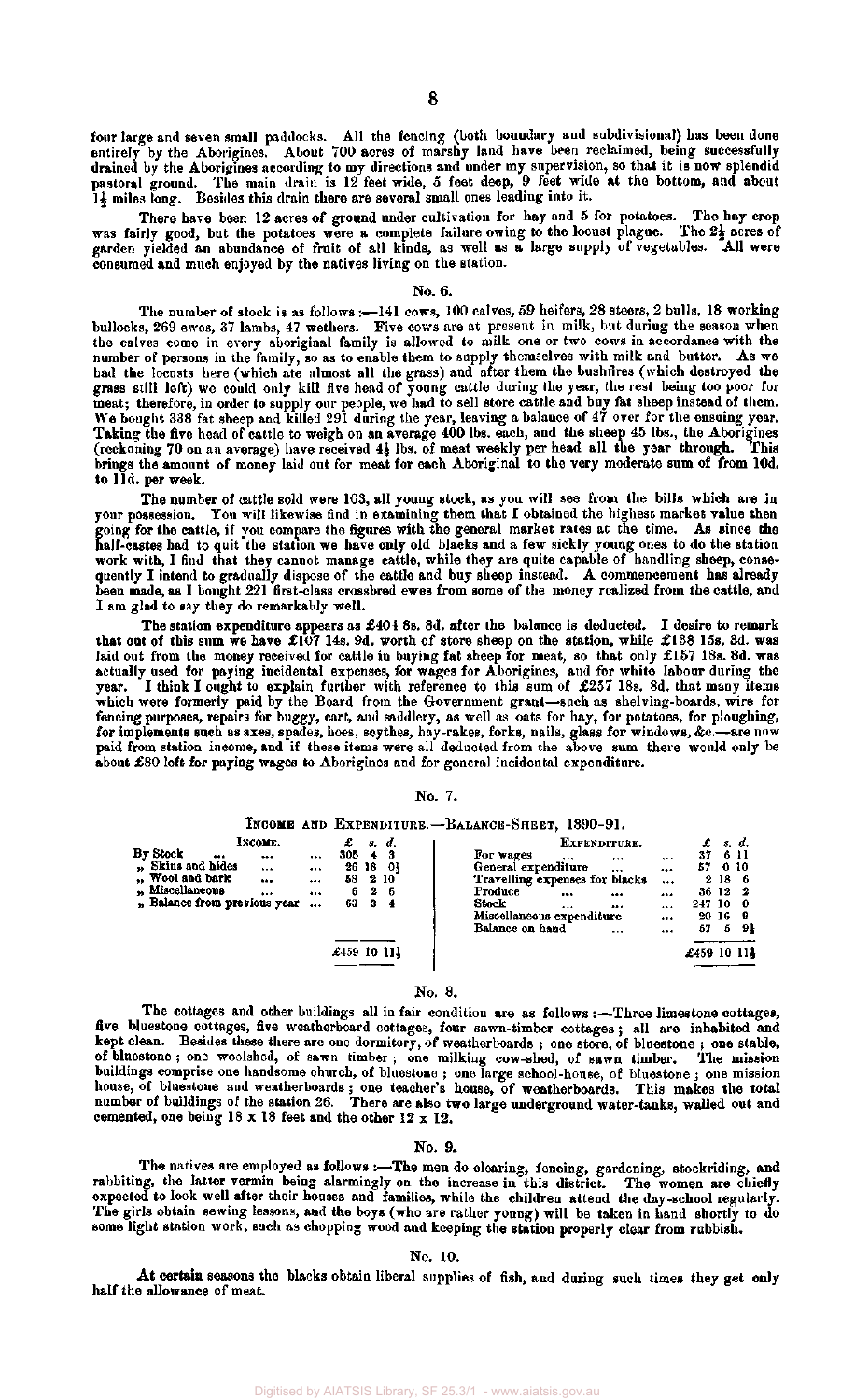#### No. 11.

#### There are two or three who still indulge in intoxicating drink if they can procure it, but if it is found out who supplied them the offenders are prosecuted in accordance with the law. Two convictions were obtained against publicans during the course of the year.

No. 12.

There are 42 half-castes out, struggling for a living. Five are still on the station under the usual certificates.

No. 13.

The supplies of rations and clothes granted by the Board have been of good quality, and have given satisfaction to the people, and on their behalf I desire to thank the Board and you for all provisions and help given to the Aborigines under my charge.

I have the honour to be, Sir, Your obedient servant,

J. H. STÄHLE.

To the Inspector-General of Aborigines, B.P.A., Melbourne.

APPENDIX IV.

Aboriginal Mission Station, Ramahyuck, SIR, 7th July, 1891.

I have the honour to forward to you my report for the past year on the state and progress of the mission work among the Aborigines under my care, from which you will observe the following particulars :—

1. The total number of Aborigines belonging to this station is now only 52, several pure Blacks having died, and all the half-castes, who come under the operation of the new law, have left some time ago. There are sometimes a good many visitors at the station, so that frequently the number is much above that given before, which is as follows:—

| 1890.               |          |  |        |  |             |  | 1891.           |          |          |        |          |             |  |  |  |
|---------------------|----------|--|--------|--|-------------|--|-----------------|----------|----------|--------|----------|-------------|--|--|--|
|                     |          |  | Total. |  | Attendance. |  |                 |          |          | Total. |          | Attendance. |  |  |  |
| $\mathbf{July}$<br> | $***$    |  | 53     |  | 49          |  | January         |          |          | 55     | $\cdots$ | 51          |  |  |  |
| August              | 1.11     |  | 56     |  | 45          |  | February        | $\cdots$ | $\cdots$ | 55     |          | 52          |  |  |  |
| September           | $\cdots$ |  | 55     |  | 42          |  | March<br>       |          |          | 64     |          | 63          |  |  |  |
| October             |          |  | 54     |  | 45          |  | Anril<br>$***$  |          |          | 66     |          | 60          |  |  |  |
| November            | $\cdots$ |  | 34     |  | 49          |  | May<br>$\cdots$ | $***$    |          | 52     | $\cdots$ | 47          |  |  |  |
| December            |          |  | 55     |  | 51          |  | June<br>        |          |          | 52     |          | 47          |  |  |  |

2. The number of births, deaths, and marriages:--

| BIRTHS. |
|---------|
|---------|

| Name.           |          |          | Date.               | Parents' Names.                         |
|-----------------|----------|----------|---------------------|-----------------------------------------|
| Albert<br>      | $\cdots$ |          | 24th January, 1891  | Albert Darby.<br>Mary Ellen Darby.      |
| Alfred William  |          | $\cdots$ | 25th February, 1891 | <b>Harry Stephen.</b><br>Emily Stephen. |
| Haines Malcolme | $\cdots$ |          | 22nd April, 1891    | Samuel Hamilton.<br>Ellen Hamilton,     |

#### DEATHS.

| Name.                                                     |                                  | Date.                                                            | Disease.       | Age,                                                                                   |
|-----------------------------------------------------------|----------------------------------|------------------------------------------------------------------|----------------|----------------------------------------------------------------------------------------|
| Joseph Kramer<br>$\bullet$ + +<br>Long Jones<br>$\ddotsc$ | $\cdots$<br>$\ddot{\phantom{a}}$ | 20th September, 1890 Phthisis<br>2nd February, 1891 Inflammation | $\mathbb{Z}^*$ | $\begin{array}{ c c } \hline 41 \text{ years} \\ 59 \text{ years.} \hline \end{array}$ |

#### MARRIAGES.—None.

3. Religious services are kept regularly twice every Sunday, which are well attended by all the Aborigines and the neighbouring selectors. Week-day services are held every morning and evening, and both services are well attended. Sunday school is kept morning and afternoon, and religious instruction for the children is kept five times a week, and good progress is made in all the branches connected with the various classes.

4. The secular branches of the day school are held by a State school teacher under the Department of Public Instruction, but the school at present being only a half-time school, the results are not what they used to be in former years. It is very desirable that the half-time system should be discontinued, and a day school re-established as soon as convenient.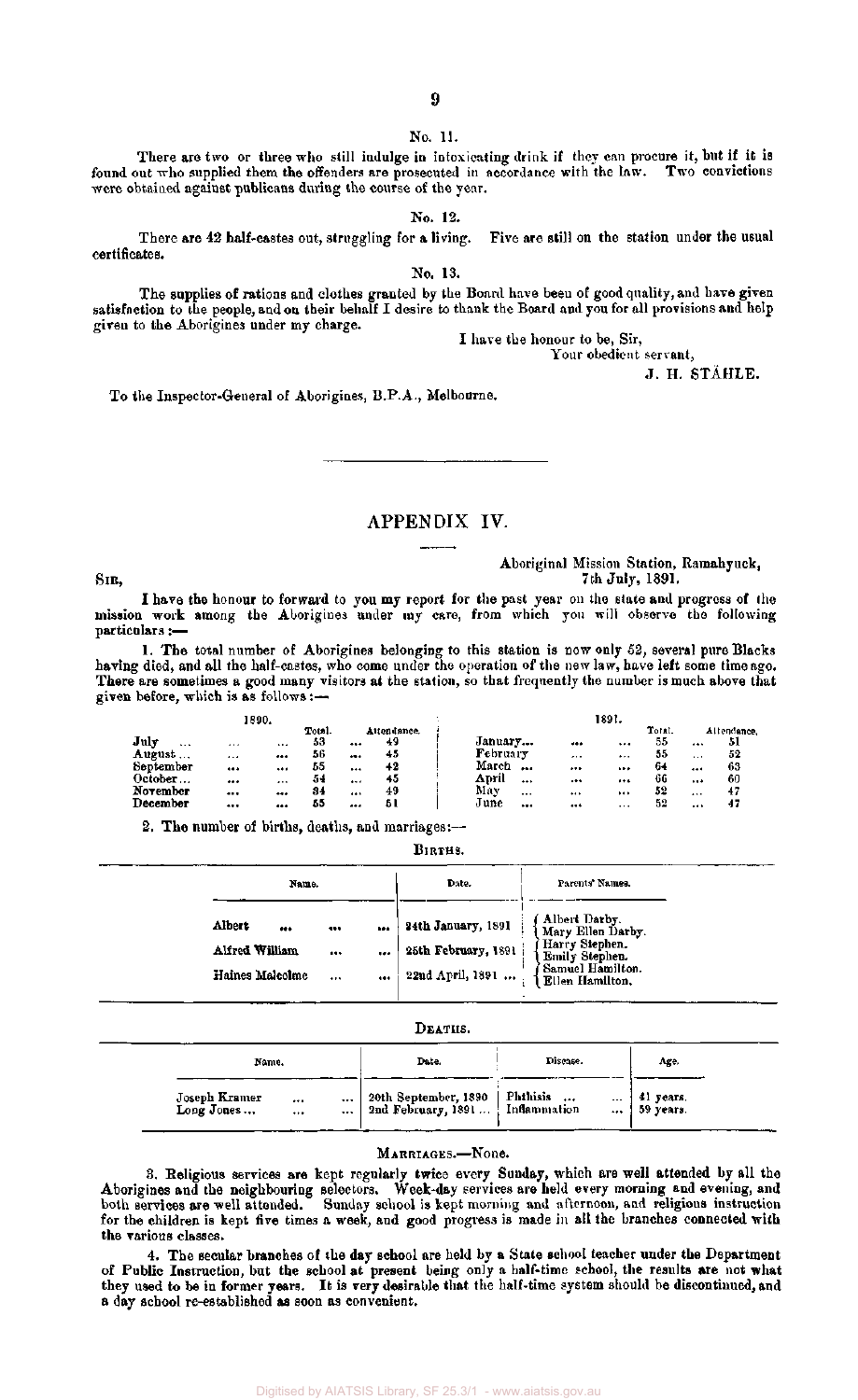5. The total quantity of land belonging to the Aboriginal reserve is still 2,363 acres, including 500 acres of deep morasses, and the whole extent of the Avon River for the length of the reserve. The reserve is subdivided into the following paddocks :—

- (a) Large paddock of 1,800 acres, including the morasses.
- *(b)* A well-fenced 320-acre paddock for young stock, horses, and working bullocks. Of this paddock a great deal has been cleared and improved during the past two years.
- (c) Paddock of 200 acres, in which the station buildings are situated. This paddock is subdivided into many small gardens, cultivation grounds, and paddocks for calves, milking cows, and horses.

Regarding the kinds and quantities of produce, I have to state that the cultivation of arrowroot and hops had to be given up on account of the want of able men to do the work, and the only crops produced have been about 5 tons of hay, 10 tons of potatoes, some maize, and great quantities of all kinds of vegetables for home use. No produce of any kind has been sold.

6. The reserve at present is only stocked with 191 head of cattle of all kinds, through which, though not the property of the Government, a full supply of good fresh meat for all on the station is obtained, and a small number of surplus stock can be sold, so that wages and running expenses may be paid. A good number of cows are supplying the place with milk and butter during all seasons of the year. Twenty-six cows and heifers, and 73 fat sheep have been killed for food, 10 head of cattle died, and 67 have been sold during the past year.

7. The clear audited Balance-sheet of Income and Expenses during the past year is as follows :—

|                                                   |             | Іхсоме.         |                 |             |                               | EXPENDITURE.                                                                                                                                                    |                |                                                 |    |  |
|---------------------------------------------------|-------------|-----------------|-----------------|-------------|-------------------------------|-----------------------------------------------------------------------------------------------------------------------------------------------------------------|----------------|-------------------------------------------------|----|--|
| Hides and skins<br>Surplus stock<br>Miscellaneous | <br>$1.1 +$ | $+ + +$<br><br> | <br><br>$1.1 +$ | 232150      | $\pmb{z}$ s.d.<br>8173<br>176 | Bank overdraft and interest on 30th<br>June, 1890<br><br><br>General expenditure<br>$\cdots$<br>$\cdots$<br>Wages accounts<br><br><br>Balance at credit<br><br> | 30<br>$\cdots$ | $\mathcal{L}$<br>43 17 6<br>112 19 0<br>55 16 2 | d. |  |
|                                                   |             |                 |                 | $£242$ 19 9 |                               |                                                                                                                                                                 | £242 19        |                                                 | o  |  |

8. The number of cottages inhabited by the Aborigines is 14. Some of them are kept in good order and condition, others are fairly well kept, and a few need constant looking after, and, as far as can be done, all are kept under good repairs. The total number of buildings on the station is 25, including the church, State school, orphan-house, mission-house, store-house, produce store, bath-house, tool-shop, and other buildings, which are all kept in good repairs.

9. All able-bodied men are employed with farming, gardening, clearing the ground, or work at the neighbouring farms, the women have to attend to their household duties, dressmaking, washing, and other work, and the boys receive instruction in garden and farm work, whilst the girls are employed with all kinds of domestic work, so that in days to come they may be able to perform all the work likely to be required from them.

10. The Blacks like occasionally to hunt and fish here, though not for the sake of getting supplies, but more for pleasure.

11. I am sorry to say that on several occasions a few of the Blacks have indulged in intoxicating liquors, but in every case proceedings were taken and convictions obtained against the offenders.

12. The number of half-castes who have left this station under the new law is 33; no certificates have been required, and only one servant girl is apprenticed here.

13. The rations and clothes granted by the Board have been of very good and suitable qualities, and have given general satisfaction to the people; and I am requested to express the best thanks of the Aborigines to the Board and the Government of the colony.

I have the honour to be, Sir,

Your obedient servant.

The General Inspector of Aborigines, City Bank Chambers, Melbourne. F. A. HAGENAUER, Missionary.

#### APPENDIX V.

DEAR SIR,

Lake Hindmarsh Mission Station,

 $2n$  denotes the contract of  $2n$ 2nd September, 1891.

In answer to your circular of the 28th inst., I have the honour to report as follows:-1. The number of Blacks attending the station during the twelve months from 1st July, 1890, to 30th June, 1891, has been—

|                 |          | 1890. |        |          |             |          |          | 1891.    |        |          |             |
|-----------------|----------|-------|--------|----------|-------------|----------|----------|----------|--------|----------|-------------|
|                 |          |       | Total. |          | Attendance. |          |          |          | Total. |          | attendance. |
| July<br>        |          | $-11$ | 38     |          | 32          | January  |          |          | 27     |          | 25          |
| August          |          | $-$   | 42     |          | 36          | February |          |          | -39    | $$       | 35          |
| September       |          |       | 46     | $\cdots$ | 36          | March    |          |          | 40     |          | 37          |
| October         |          | 517   | 48     |          | 42          | April    |          |          | 37     |          | 35          |
| <b>November</b> | $\cdots$ |       | 41     |          | 40          | May<br>  | $\cdots$ | $\cdots$ | 41     | $\cdots$ | 35          |
| December        |          |       | 39     | $***$    | 39          | June<br> |          |          | 31     |          | 27          |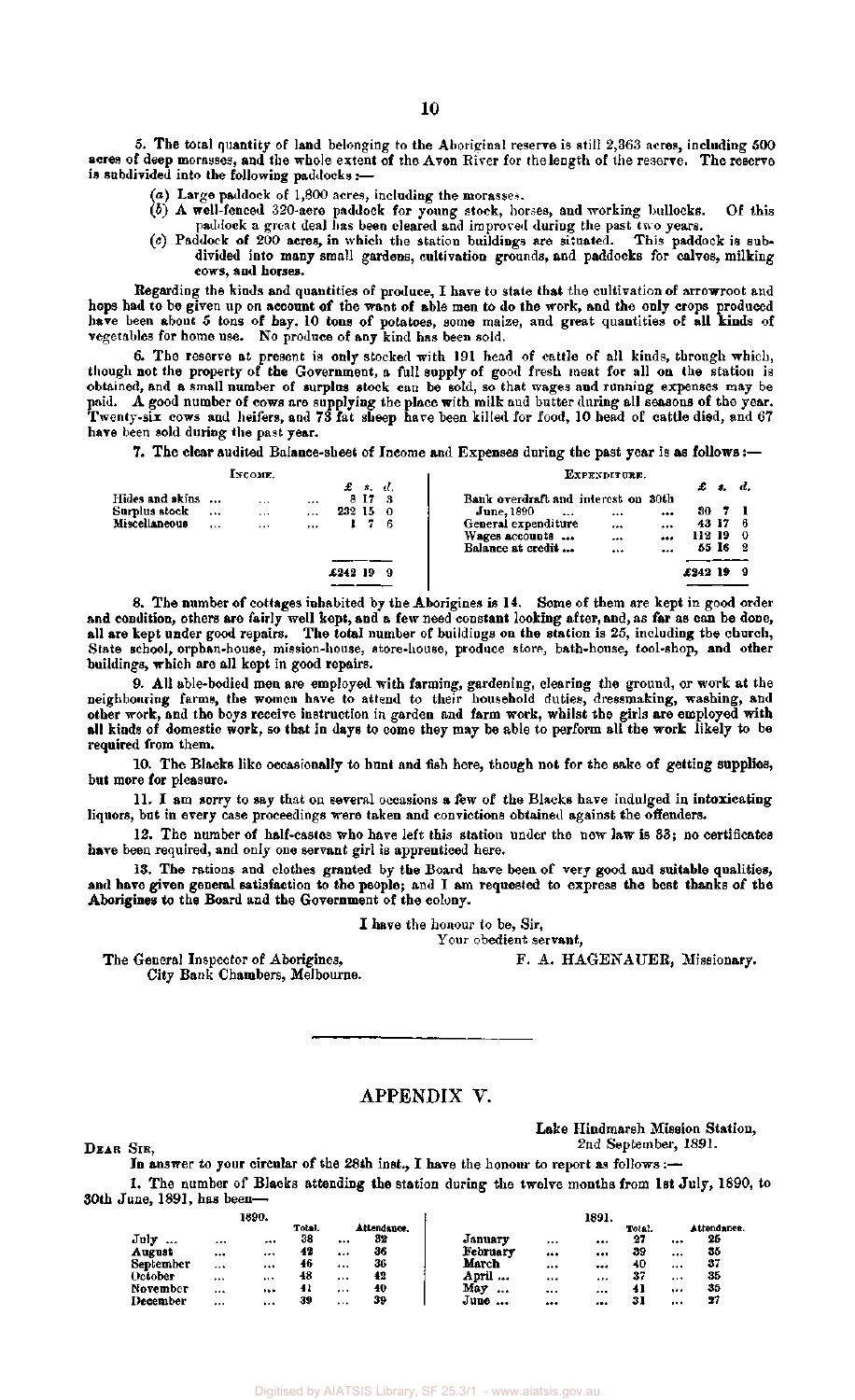2. The number of births, deaths, and marriages :—

BlRTHS.

| Name.                                                              | Colour.                                                                                            | Date.                                                 | Parents' Names.                                                                                                                                                    | Colour.                                                                      |
|--------------------------------------------------------------------|----------------------------------------------------------------------------------------------------|-------------------------------------------------------|--------------------------------------------------------------------------------------------------------------------------------------------------------------------|------------------------------------------------------------------------------|
| Stefan Ruben<br><br>$\cdots$<br>Peter Andrew<br><br>Emma Maria<br> | Half-caste<br>$\ddot{\phantom{a}}$<br>Half-caste<br>Half-caste<br>$\ddot{\phantom{a}}$<br>exercit. | 8th Sept., 1890<br>27th Oct., 1890<br>12th Nov., 1890 | (Albert Coombs<br><br>i Ida Coombs<br>$\cdots$<br><br>ı Peter McGuinnes<br><br><b>Esther McGuinnes</b><br><br>Henry Fenton<br><br><br>Kitty Fenton<br>$\cdots$<br> | Half-caste.<br>Half-caste.<br>Black.<br>Half-caste.<br>Black.<br>Half-caste. |

#### DEATHS.

|            | Name.    |          |          | Colour. | Date.                         | Disease.  |      | Age.      |
|------------|----------|----------|----------|---------|-------------------------------|-----------|------|-----------|
| Blind Mary | $\cdots$ | $\cdots$ | $\cdots$ | Black   | <br>16th May, 1891    Old age | $\ddotsc$ | <br> | 80 years. |

#### MARRIAGES.—Nil.

3. Religious services during the week, as on Sundays, have been kept and well attended; also Sunday school and religious instructions during the week.

4. The day school on the station has been held by the missionaries, Rev. C. W. Kramer, and, after his death, by myself.

5. The total quantity of ground to this station reserve is 3,607 acres, which is fenced in by a substantial post, rail, and wire fence, divided into paddocks for grazing and wheat cultivation for hay.

6. The stock consists at the end of this year of 21 cows, 13 calves, 9 heifers, 7 steers, and 1 bull; 6 cows supplying us with milk at present. Three steers and 1 calf have been killed for meat. There are further 930 sheep on the station now; killed for meat during the year have been 255 sheep. The number of horses is 7.

|                      |         |              | 7. - BALANCE, |       |     | 1890-91. |         |              |    |        |       |     |
|----------------------|---------|--------------|---------------|-------|-----|----------|---------|--------------|----|--------|-------|-----|
|                      | Іксоми. |              |               | £s.   | d.  |          |         | EXPENDITURE. |    |        | £ s.  | ď.  |
| Balance forward      |         | <br>         |               | 30 17 | 9   | Wages    | $***$   |              |    | <br>90 | 8     | - 6 |
| Wool and akins       |         | <br>         | 80            |       | 810 | General  |         |              |    |        | 62 12 | - 8 |
| Agricultural produce |         | <br>$\cdots$ | 16            | 5     |     | Balance  | $1 - 4$ | $\cdots$     | $$ | <br>11 |       | 511 |
| Fruit                | <br>    | <br>         |               | 918   | 5   |          |         |              |    |        |       |     |
| Miscellaneous        |         | <br>         |               | 26 16 | -6  |          |         |              |    |        |       |     |
|                      |         |              |               |       |     |          |         |              |    |        |       |     |
|                      |         |              | £164          |       |     |          |         |              |    | £164   |       |     |
|                      |         |              |               |       |     |          |         |              |    |        |       |     |

8. There are 8 cottages—3 built of limestone, 3 log-huts, and 2 weatherboard cottages; the latter are in good condition. The total number of buildings is 18, including church, missionary's residence, school-house, visitors' cottage, store, stable, wool-shed, and 3 sheds. There are 5 cottages inhabited by the Blacks, 2 occasionally, and 1 is not inhabited. Those inhabited cottages are clean and well kept.

9. The able-bodied men work at the station or in the garden. The women have their domestic duties to attend. The boys are trained after school to do some garden work or other work about the house.

10. Native game is not to be had, since the mallee and bush is cleared more and more every year by the whites. The fishes in the river are very small and not worth mentioning.

11. Several cases of drunkenness have occurred, and the people are always getting intoxicating liquors when in the township in a sly way from some white friends. The police should be informed to watch more vigilantly the Blacks when in town than they have done before.

12. Twenty-six half-castes have left the station who come under the new law. One is here at the station by certificate.

13. At the conclusion, I have to state that the supplies in rations and clothes granted by the Board have given satisfaction to the people, for which I return thanks for the people to the Secretary of the Board.

I have the honour to be,

Your obedient servant,

P. BOGISCH.

The Rev. F. A. Hagenauer, Secretary, B.P.A., Melbourne.

### APPENDIX VI.

BALANCE-SHEET, 1890-91.

|                     |       |          |           |                |          |            | $\pounds$ $\qquad$ | d.          |                                     |     |                | £        | s. d. |
|---------------------|-------|----------|-----------|----------------|----------|------------|--------------------|-------------|-------------------------------------|-----|----------------|----------|-------|
| $Vote, 1890 - 91 -$ |       |          |           |                |          |            |                    |             | <b>Station Accounts</b><br>$\cdots$ |     |                | 8,692    | 45    |
| Subdivision No. 1   |       |          | £626 0 0  |                |          |            |                    |             | Unexpended balance of vote-         |     |                |          |       |
| $^{\prime\prime}$   |       |          | $243$ 0 0 |                |          |            |                    |             | Subdivision No. 1<br>               | £O  | -311           |          |       |
| m                   | з     |          | 14.       | $0\quad 0$     |          |            |                    |             | <br>n                               | 38  | 46             |          |       |
| 28                  |       | $\cdots$ | 8,000     | 0 <sub>0</sub> |          |            |                    |             | 3<br>$\cdots$<br>,,                 | 5   | 0 <sub>8</sub> |          |       |
|                     |       |          |           |                |          | 8,883      | $\mathbf{0}$       | $\mathbf o$ | 4<br><br>93                         | 147 | 6.<br>- 6      |          |       |
| Collections         | $***$ |          |           |                | $\cdots$ |            | $23 +$             | 6           |                                     |     |                | 190 15 7 |       |
|                     |       |          |           |                |          |            |                    |             | Repaid Treasury (collections)       |     |                | 23       | 46    |
|                     |       |          |           |                |          |            |                    |             |                                     |     |                |          |       |
|                     |       |          |           |                |          | $£8,906$ 4 |                    | -6          |                                     |     |                | £8,906   | 46    |
|                     |       |          |           |                |          |            |                    |             |                                     |     |                |          |       |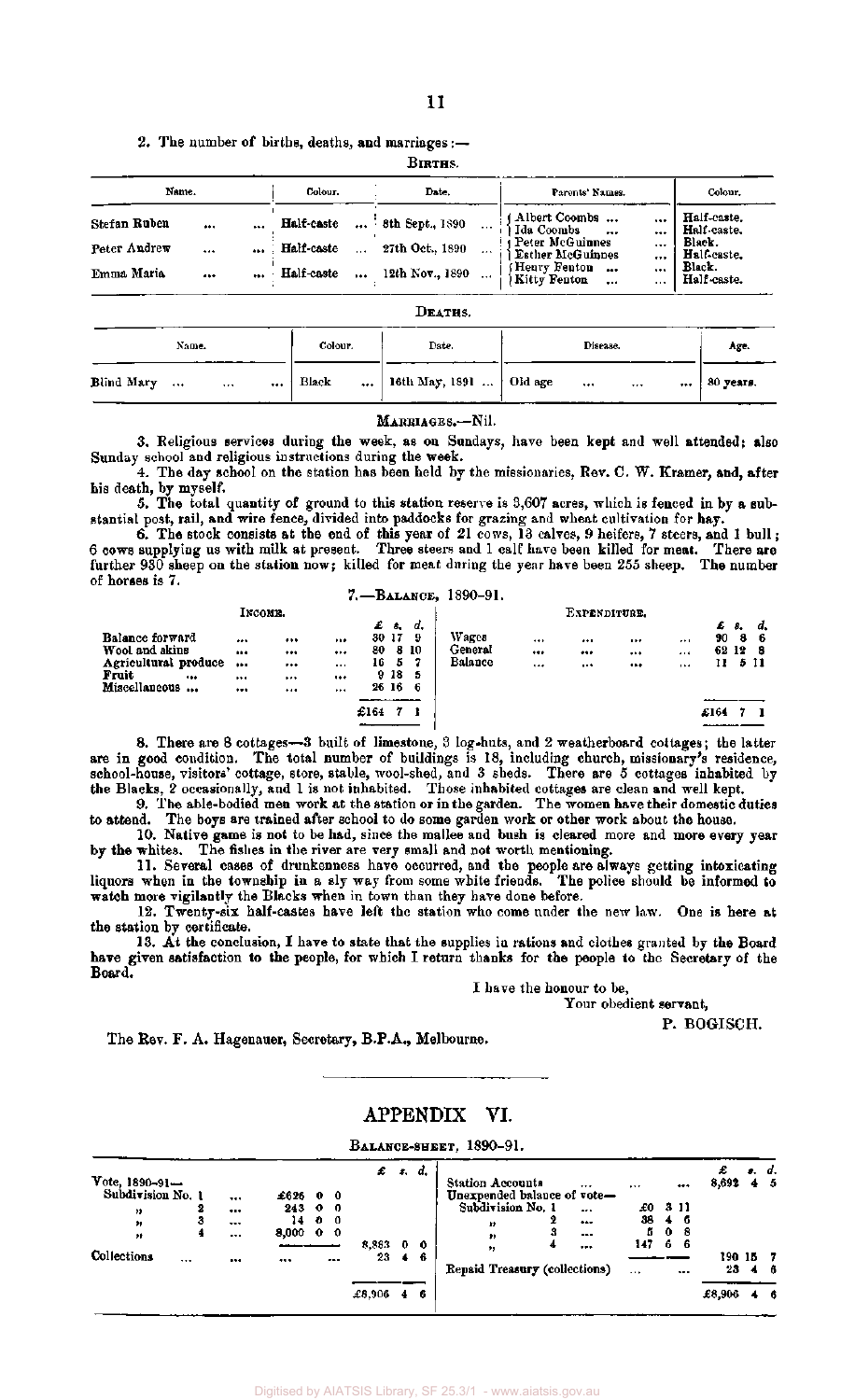## APPENDIX VII.

STATEMENT showing the Amounts voted for the Aborigines, and the Amounts expended from 1st July, 1890, to 30th June, 1891.

|                                                      | £          | <b>s.</b> d. |                                                            |                      |                           |                       |                      |                      |                      | £          |                      | s. d.                   |
|------------------------------------------------------|------------|--------------|------------------------------------------------------------|----------------------|---------------------------|-----------------------|----------------------|----------------------|----------------------|------------|----------------------|-------------------------|
| $Vote$ 1890-91-                                      |            |              | Medical attendance, medicines, &c.                         |                      |                           |                       |                      | $-0.14$              |                      |            |                      | 265 18 10               |
| Subdivision No. 1<br>$\pounds 626$<br>0<br>0<br>     |            |              | Stores, clothing, provisions, &c., including               |                      |                           |                       |                      |                      |                      |            |                      |                         |
| 2<br>243<br>0<br>0<br>٠.,<br>22<br>3<br>0<br>14<br>0 |            |              | carriage                                                   | $\cdots$             | $\cdots$                  |                       | $\cdots$             |                      | ***                  | 4,497      | $\mathbf{I}$         | -2                      |
| $\cdots$<br><br>$\bullet$<br>0<br>4<br>8,000<br>0    |            |              | Improvements<br>Stock …                                    |                      | $\cdots$                  |                       | ***                  | $\bullet$            |                      |            | 806 11<br>649 16     | - 8<br>9                |
| 31<br>$\ddotsc$                                      | 8,883<br>0 | 0            | Hardware                                                   | $\cdots$             | $\ddotsc$                 |                       |                      |                      | <br>                 | 51         | $\mathbf{1}$         | $\overline{\mathbf{2}}$ |
|                                                      |            |              | Seeds                                                      | $\ddot{\phantom{0}}$ |                           | <br>                  | <br>                 |                      |                      | 47         | 9                    | 9                       |
| <b>Collections</b><br><br>                           | 23         | $4\,6$       | Hop-growing, Coranderrk                                    | $\cdots$             |                           |                       |                      |                      |                      |            | 225 13               | 2                       |
|                                                      |            |              | Expenses in cultivation other than hops                    |                      |                           |                       |                      |                      |                      | 28         | - 0                  | $\mathbf 0$             |
|                                                      |            |              | Wages to Blacks other than in hop ground                   |                      |                           |                       |                      |                      |                      |            | 170 10 11            |                         |
|                                                      |            |              | Harness, saddlery, &c.                                     |                      |                           | $\cdots$              |                      |                      |                      |            | 37 Il 0              |                         |
|                                                      |            |              | Insurance                                                  | $\ddotsc$            |                           |                       |                      |                      |                      | 82         | -4                   | - 6                     |
|                                                      |            |              | Blacksmith's work                                          |                      |                           | دده                   | $\ddotsc$            |                      |                      |            | 80 IS                | 7                       |
|                                                      |            |              | Firewood                                                   | ٠.,                  |                           |                       |                      |                      |                      |            | 74                   | 0                       |
|                                                      |            |              | Horse-feed                                                 |                      |                           |                       |                      |                      |                      |            | 510                  | - 0                     |
|                                                      |            |              | Furniture                                                  | $\ddot{\phantom{a}}$ |                           | $\cdots$              |                      |                      |                      |            | 82 19                | - 0                     |
|                                                      |            |              | Rewards                                                    | $\ddotsc$            |                           |                       | ٠.٠                  |                      |                      |            | 40 10                | - 0                     |
|                                                      |            |              | <b>Funerals</b>                                            |                      |                           |                       |                      |                      |                      | 7          | 5                    | $\bf{0}$                |
|                                                      |            |              | Compensation Mr. Mackie removing furniture                 |                      |                           |                       |                      |                      |                      |            |                      |                         |
|                                                      |            |              | from Coranderrk                                            |                      |                           |                       |                      |                      |                      | 10         | $^{\circ}$           | - 0                     |
|                                                      |            |              | Repairs to buggy, Coranderrk                               |                      |                           |                       |                      | $\ddot{\phantom{0}}$ | $\cdots$             |            | 915                  | - 0                     |
|                                                      |            |              | Marriage fee, Coranderrk                                   |                      |                           |                       |                      |                      |                      |            | 1 10                 | 0                       |
|                                                      |            |              | Allowance in lieu of rent and rations (Miss                |                      |                           |                       |                      |                      |                      |            |                      |                         |
|                                                      |            |              | Powell)                                                    |                      |                           |                       |                      |                      |                      | 2          | 10                   | 0                       |
|                                                      |            |              | Bullock dray and six bullocks, Ramahyuck                   |                      |                           |                       |                      |                      |                      | 54         | - 0                  | 0<br>0                  |
|                                                      |            |              | Set of scales and weights, Ramabyuck                       |                      |                           |                       |                      |                      | $\ddot{\phantom{0}}$ | 3          | 1 10<br>$\mathbf{0}$ | 0                       |
|                                                      |            |              | Repairs to dray, Ramahyuck                                 |                      |                           |                       | $\cdots$             |                      |                      |            | 2 10                 | 0                       |
|                                                      |            |              | Repairs to boat, Ramanyuck                                 |                      |                           |                       | $\ddot{\phantom{a}}$ |                      |                      |            | \$10                 | $\cdot$                 |
|                                                      |            |              | Water-barrow, Ramahyuck<br>Churn, Ramahyuck                |                      |                           | $\ddotsc$             |                      |                      | $\cdots$             |            | 1119                 |                         |
|                                                      |            |              | Boat, Ramahyuck                                            |                      |                           |                       | <br>                 | $\cdots$             | $\ddotsc$            |            | 7 10                 | 0                       |
|                                                      |            |              | Meat-cask, Ramahyuck …                                     |                      |                           |                       |                      | ٠                    | <br>                 |            | 112                  | 6                       |
|                                                      |            |              | Expenses, in police cases, re supplying liquor,            |                      |                           |                       |                      |                      |                      |            |                      |                         |
|                                                      |            |              | Ramabyuck                                                  |                      |                           | $\cdots$              |                      |                      | ۰.,                  | 1          | п                    | Ð                       |
|                                                      |            |              | Buggy, Lake Tyers                                          |                      |                           |                       |                      |                      |                      | 13         | 0                    | 0                       |
|                                                      |            |              | Ploughs, Lake Hindmarsh                                    |                      |                           |                       |                      |                      |                      |            | 62 19                | 6                       |
|                                                      |            |              | Sewing machine, Lake Hindmarsh                             |                      |                           |                       |                      |                      |                      | 9.         | -5                   | 0                       |
|                                                      |            |              | Law expenses, re road, Lake Hindmarsh                      |                      |                           |                       |                      |                      | ٠.,                  | 2          | 2                    | $\bf{0}$                |
|                                                      |            |              | Christmas presents                                         |                      |                           |                       |                      |                      |                      |            | 25 15                | 3                       |
|                                                      |            |              | Superintendent, Coranderrk                                 |                      |                           |                       | $\ddotsc$            |                      |                      |            | 175 16               | -1                      |
|                                                      |            |              | Teacher                                                    | $***$                |                           |                       |                      |                      |                      |            | 8 19                 | 4                       |
|                                                      |            |              | Matron                                                     |                      |                           |                       |                      |                      |                      | 77         | 0                    | 0                       |
|                                                      |            |              | Salary, General Inspector and Secretary                    |                      |                           |                       |                      |                      |                      | 450        | 0                    | $\mathbf 0$             |
|                                                      |            |              | Rent of office (including fires and caretaker)             |                      |                           |                       |                      |                      |                      | 113        |                      | -2 10                   |
|                                                      |            |              | Stationery, books, &c.                                     |                      |                           | $\ddotsc$             |                      |                      | ***                  |            | 27 15                | 6                       |
|                                                      |            |              | $Clerk \t $                                                |                      |                           |                       | $\cdots$             |                      |                      |            | 78 19<br>48 16       | 4<br>2                  |
|                                                      |            |              | Teacher, Framlingham                                       |                      |                           |                       |                      |                      |                      |            | 62 10                | 0                       |
|                                                      |            |              | Acting Manager, Framlingham<br>Allowance to Sergeant Lyons |                      |                           |                       |                      |                      |                      |            | 50                   | $\bf{0}$                |
|                                                      |            |              |                                                            |                      | Constable Weir            |                       |                      |                      | $\ddot{\phantom{0}}$ |            | 810                  | 0                       |
|                                                      |            |              | ,,                                                         |                      | Constable Woodhouse       |                       |                      |                      | <br>                 |            | 20                   | 0                       |
|                                                      |            |              | 33                                                         |                      | Local Guardian, Swan Hill |                       |                      |                      | $\ddotsc$            |            | 16 13                | 4                       |
|                                                      |            |              | Travelling expenses, General Inspector                     |                      |                           |                       |                      |                      |                      | 191        | -1                   | 9                       |
|                                                      |            |              | 33                                                         | 17                   |                           | Members of Board      |                      |                      |                      | 9          | 4                    | 9                       |
|                                                      |            |              | 11                                                         | Ħ                    |                           | Miss Powell, removing |                      |                      |                      |            |                      |                         |
|                                                      |            |              |                                                            |                      |                           | to Melbourne          |                      |                      | ەەە                  |            | 812                  | 9                       |
|                                                      |            |              | 53                                                         | 12                   |                           | Mr. Shaw              |                      |                      | $\bullet$            | 2          | - 8                  | 8                       |
|                                                      |            |              | ,,                                                         | ,,                   |                           | Mr. Stähle            |                      |                      |                      |            | 1 18                 | 0                       |
|                                                      |            |              |                                                            |                      |                           | Aborigines            |                      |                      | ***                  | 138 16     |                      | 0                       |
|                                                      |            |              | Grant to Mr. Shaw                                          |                      |                           |                       |                      | ---                  |                      | 45         | $\mathbf 0$          | 0                       |
|                                                      |            |              |                                                            | Mr. Ditchburn        |                           |                       | $\cdots$             | $\cdots$             |                      | 25         | 0                    | 0                       |
|                                                      |            |              | Sundries                                                   |                      |                           |                       |                      |                      |                      | 1          | 2                    | 9                       |
|                                                      |            |              | Unexpended balance of vote-                                |                      |                           |                       |                      |                      |                      |            |                      |                         |
|                                                      |            |              | Subdivision No. 1                                          |                      |                           |                       |                      | 420 -                | <b>3</b> 11          |            |                      |                         |
|                                                      |            |              | $\bullet$                                                  |                      | 2                         |                       |                      | 38                   | 4 <sub>6</sub>       |            |                      |                         |
|                                                      |            |              | n                                                          |                      | 3                         |                       |                      | 5                    | 0 <sub>8</sub>       |            |                      |                         |
|                                                      |            |              | 33                                                         |                      | 4                         |                       |                      |                      | 147 6 6              |            |                      |                         |
|                                                      |            |              |                                                            |                      |                           |                       |                      |                      |                      | 190 15 7   |                      |                         |
|                                                      |            |              | Repaid Treasury (collections)                              |                      |                           |                       |                      |                      |                      |            | 23 4 6               |                         |
|                                                      |            |              |                                                            |                      |                           |                       |                      |                      |                      |            |                      |                         |
|                                                      |            |              |                                                            |                      |                           |                       |                      |                      |                      |            |                      |                         |
|                                                      | £8,906 4 G |              |                                                            |                      |                           |                       |                      |                      |                      | £8,906 4 6 |                      |                         |
|                                                      |            |              |                                                            |                      |                           |                       |                      |                      |                      |            |                      |                         |

NOTE.—The proceeds of all produce from Coranderrk are paid into the Treasury. The amount realized is not shown in this statement.

30th October, 1891.

F. A. HAGENAUER, General Inspector and Secretary.

We certify that we have examined the above statement of receipts and expenditure for the year ended 30th June, 1891, and find the same to be correct.

> JOHN W. FOSBERY, 1  $A. MORRAH$ ,  $\int$  Commissioners of Audit.

Audit Office, Melbourne, 30th October, 1891.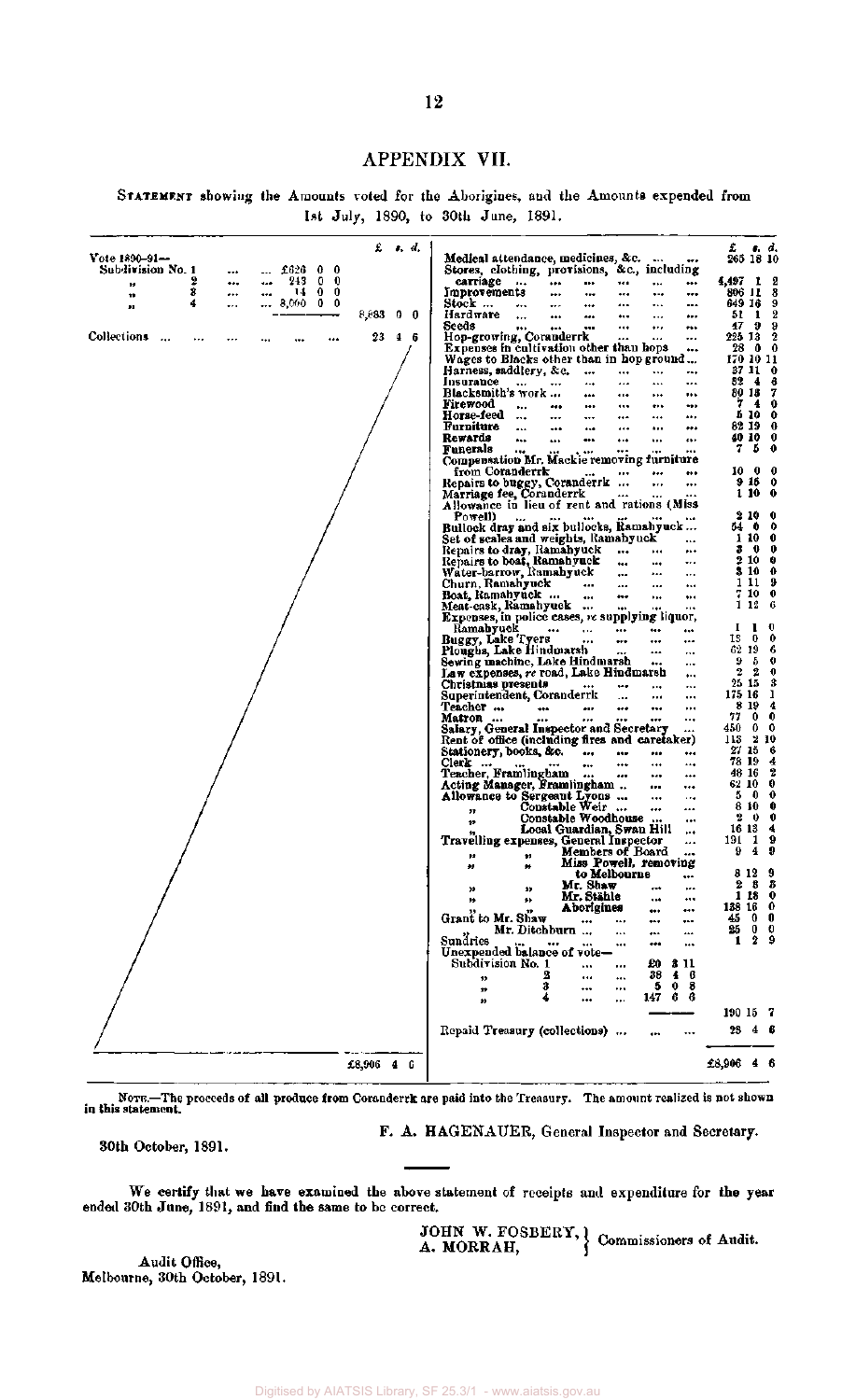# APPENDIX VIII.

ACCOUNT showing the Amounts received from and the Amounts expended on Coranderrk from 1st July, 1890, to 30th June, 1891.

| d.<br>£<br>\$.                                                    |                                                                          | £<br>s. d.                          |
|-------------------------------------------------------------------|--------------------------------------------------------------------------|-------------------------------------|
| 902 14<br>-5<br>To sale of hops*<br><br><br>$\cdots$<br><br>      | Manager<br><br><br><br><br><br>                                          | 175 16 1                            |
| 904 19<br>-9<br>" Balance<br>$\ddot{\phantom{a}}$<br><br><br><br> | <b>Teacher</b><br><br><br><br><br>                                       | 8 19 4                              |
|                                                                   | Matron<br>$\cdots$<br><br><br><br>$\ddotsc$<br>$\ddot{\phantom{0}}$      | 0 <sub>0</sub><br>77                |
|                                                                   | Medical attendance, medicines, &c.<br>$\cdots$<br>$\cdots$               | 86<br>4 <sub>5</sub>                |
|                                                                   | Provisions, &c.<br><br><br>$\ddot{\phantom{0}}$<br>                      | 411 10 11                           |
|                                                                   | Clothing<br><br><br>$\ddotsc$<br><br><br>$\ddotsc$                       | 310<br>223                          |
|                                                                   | Permanent improvements<br><br>$\cdots$<br>$\cdots$                       | 83 19 2                             |
|                                                                   | Stock<br><br><br><br>$\cdots$<br>                                        | 141 10 0                            |
|                                                                   | Hardware<br>$\ddot{\phantom{a}}$<br><br><br><br>ودو<br>                  | 9113                                |
|                                                                   | Wages, re hops<br><br><br><br><br>÷                                      | 192<br>7<br>- 5                     |
|                                                                   | Other expenses, re hops<br>$\ddotsc$<br><br>$\cdots$<br>                 | 33<br>59                            |
|                                                                   | Wages to Blacks other than in hop plantation                             | 168 10 11                           |
|                                                                   | Carriage of stores<br><br><br><br>$\cdots$                               | 0106                                |
|                                                                   | Harness, saddlery, &c.<br><br><br>$\cdots$<br>$\cdots$                   | 15110                               |
|                                                                   | Travelling expenses (Aborigines)<br><br>                                 | 7 18 9                              |
|                                                                   | Seeds<br>$\cdots$<br><br><br>$\ddotsc$<br><br>                           | 28 13 10                            |
|                                                                   | Horse-feed<br>$\cdots$<br><br><br><br><br>                               | 2<br>0 <sub>0</sub>                 |
|                                                                   | Furniture<br>$\ddot{\phantom{a}}$<br>$\cdots$<br>$\cdots$<br><br>---<br> | $\overline{\mathbf{7}}$<br>- 0<br>1 |
|                                                                   | Blacksmith's work<br>$\cdots$<br><br>$\ddotsc$<br>                       | 24<br>Ð<br>$\mathbf{0}$             |
|                                                                   | <b>Stationery</b><br>$\ddot{\phantom{a}}$<br><br><br><br><br>$\cdots$    | 6<br>18 <sub>3</sub>                |
|                                                                   | Grant to Mr. Shaw<br>$\ddot{\phantom{0}}$<br><br><br><br>                | 45<br>0 <sub>0</sub>                |
|                                                                   | <b>Insurance</b><br><br><br>$\ddot{\phantom{0}}$<br><br>                 | 26136                               |
|                                                                   | Rewards<br><br><br><br><br><br>                                          | $\mathbf{0}$<br>0<br>7              |
|                                                                   | Travelling expenses (Mr. Shaw)<br><br>484                                | 8<br>- 3<br>2                       |
|                                                                   | Marriage fee<br><br>$\cdots$<br><br>$\ddotsc$                            | 1100                                |
|                                                                   | Repairs to buggy<br><br>$\cdots$<br><br><br>$\ddot{\phantom{a}}$         | 9150                                |
|                                                                   | Compensation removing furniture (Mr. Mackie)                             | 10<br>0 <sub>0</sub>                |
|                                                                   | Christmas presents<br><br>$\cdots$                                       | 5<br>0 <sub>0</sub>                 |
|                                                                   | Coffin<br>$\ddotsc$<br><br>                                              | 50<br>1                             |
| £1,807 14 2                                                       |                                                                          | £1,807 14 2                         |

NOTE.—The proceeds of all produce from this Station are paid into the Treasury.

# APPENDIX IX.

ACCOUNT showing the Amounts received from and the Amounts expended on Framlingham from 1st July, 1890, to 30th June, 1891.

|                            |              |          |           | $f: d$ ,       |                                                       |                      |                      |                |          |           |           |           | $f$ , $f$ , $f$ , |                |
|----------------------------|--------------|----------|-----------|----------------|-------------------------------------------------------|----------------------|----------------------|----------------|----------|-----------|-----------|-----------|-------------------|----------------|
| To sale of old houses, &c. | <br>         |          |           | 9170           | Teacher                                               |                      |                      |                |          |           |           |           | 48 16 2           |                |
| manager's house<br>33.     | <br>$\cdots$ |          | 87        | 2<br>$\bullet$ | Allowance as acting manager, Mr. Stähle               |                      |                      |                |          |           | $\cdots$  |           | 62 10 0           |                |
| " Balance<br>$\ddotsc$     | <br>$\cdots$ | $\cdots$ |           | 436 10 0       | m.                                                    | to Constable Weir    |                      |                |          | $\ddotsc$ | $\cdots$  |           | 810 0             |                |
|                            |              |          |           |                | Medical attendance, medicines, &c.                    |                      |                      |                |          | $\cdots$  | $\cdots$  | 41        |                   | 46             |
|                            |              |          |           |                | Provisions, &c.                                       |                      | $\ddot{\phantom{a}}$ |                |          |           | $\cdots$  | 269       | 89                |                |
|                            |              |          |           |                | Clothing                                              | $\ddot{\phantom{a}}$ | $\ddotsc$            | $+ + +$        | $\cdots$ | $\cdots$  |           |           | 143 16 4          |                |
|                            |              |          |           |                | <b>Wages to Blacks</b>                                |                      | $\ddotsc$            |                |          | $\ddotsc$ |           | 2         |                   | 0 <sub>0</sub> |
|                            |              |          |           |                | Improvements                                          |                      | $\cdots$             | $\cdots$       | $\cdots$ |           |           | 4         |                   | 0 <sub>0</sub> |
|                            |              |          |           |                | Insurance                                             | $\ddotsc$            | $\cdots$             | $\cdots$       | $\cdots$ |           | $\ddotsc$ |           | 5 II O            |                |
|                            |              |          |           |                | Stationery                                            | $\cdots$             | $\cdots$             | $\cdots$       |          |           | $\ddotsc$ | 0         |                   | 96             |
|                            |              |          |           |                | Reward                                                |                      |                      | $\overline{a}$ |          |           | $\ddotsc$ |           | 2100              |                |
|                            |              |          |           |                | Travelling expenses, removing to Melbourne,           |                      |                      |                |          |           |           |           |                   |                |
|                            |              |          |           |                | Miss Powell                                           |                      | $\ddotsc$            |                |          |           | $\cdots$  |           | 3129              |                |
|                            |              |          |           |                | Allowance in lieu of rent and rations, Miss<br>Powell |                      |                      |                |          |           |           |           | 2100              |                |
|                            |              |          | £594 19 0 |                |                                                       |                      |                      |                |          |           |           | £594 19 0 |                   |                |
|                            |              |          |           |                |                                                       |                      |                      |                |          |           |           |           |                   |                |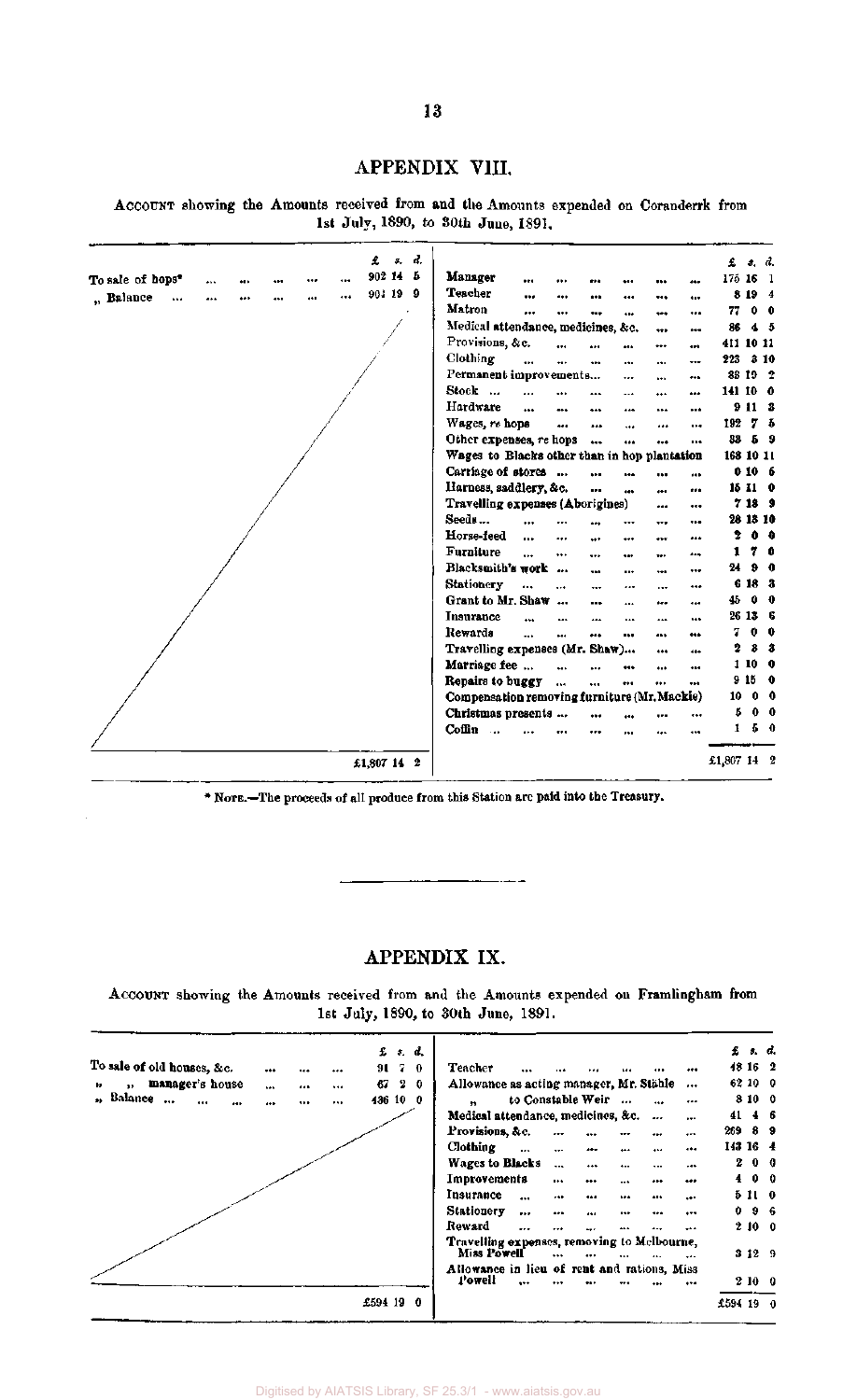# APPENDIX X.

ACCOUNT showing the Amounts received from and the Amounts expended on Lake Condah from 1st July, 1890, to 30th June, 1891.

| To Balance<br>$\cdots$<br><br><br> | d.<br>£<br>б.<br>1,854 19<br>-8 | Medical attendance, medicines, &c.<br><b>Provisions</b><br><br>Clothing<br><br>Improvements<br>Furniture<br>$\cdots$<br>Travelling expenses (Mr. Stäble)<br>Christmas presents | $\cdots$<br><br>$$<br><br>$\ddotsc$<br>$\cdots$<br>$\cdots$<br>$\cdots$<br>$\cdots$ | $\cdots$<br>$144 +$<br>$\ddotsc$<br><br>$\cdots$ | <br>$$<br><br><br>$\cdots$<br><br>$\cdots$ | <br>$***$<br><br>$$<br>$\cdots$<br>$\cdots$<br> | $\frac{2}{33}$<br>465 16 10<br>683<br>165<br>50 | . d.<br>68<br>$9 - 7$<br>46<br>1180<br>$0 \quad 0$ |
|------------------------------------|---------------------------------|--------------------------------------------------------------------------------------------------------------------------------------------------------------------------------|-------------------------------------------------------------------------------------|--------------------------------------------------|--------------------------------------------|-------------------------------------------------|-------------------------------------------------|----------------------------------------------------|
|                                    |                                 | Reward<br>$\cdots$<br><b>Funerals</b><br>                                                                                                                                      | $\cdots$<br>$***$<br><br>                                                           | <br>$\cdots$                                     | <br>$$                                     | 111<br>$\cdots$                                 | 6.                                              | 0 <sub>0</sub><br>0 <sub>0</sub>                   |
|                                    | £1,351 19 $8$                   |                                                                                                                                                                                |                                                                                     |                                                  |                                            |                                                 | £1,354 19 3                                     |                                                    |

# APPENDIX XI.

ACCOUNT showing the Amounts received from and the Amounts expended on Lake Wellington from 1st July, 1890, to 30th June, 1891.

| d.                                                                 |                                                  |               |          | £     | 2. d.       |             |
|--------------------------------------------------------------------|--------------------------------------------------|---------------|----------|-------|-------------|-------------|
| £<br>а.<br>8<br>4<br>990<br>To Balance<br>$\ddot{\phantom{a}}$<br> | Medical attendance, medicines, &c.               |               |          | 80    | 5           | 6           |
|                                                                    | Provisions<br>$\ddotsc$<br>$\cdots$<br>$\cdots$  | <br>          |          | 244   | 0           | 0           |
|                                                                    | Clothing<br><br>$\cdots$<br>                     | <br>$\cdots$  | $\cdots$ | 149   | 2           | 0           |
|                                                                    | Carriage of stores<br>$\cdots$<br>               | <br>          | $***$    | 26    | 12          | $\mathbf 0$ |
|                                                                    | Improvements<br><br>                             | <br>          |          | 408   | 13          | 5           |
|                                                                    | Furniture<br>$\cdots$<br>$\cdots$<br>$\ddotsc$   | <br>          |          | 11 16 |             | 0           |
|                                                                    | Hardware<br>$\ddot{\phantom{0}}$<br><br>$\cdots$ | <br>$\cdots$  |          | 3     | 10          | -9          |
|                                                                    | Blacksmith's work<br>                            | <br>          |          | 6     | 4           | 6           |
|                                                                    | Bullock dray and team<br>$\ddotsc$               | <br>          |          | 54    | 0           | 0           |
|                                                                    | Rewards<br><br>                                  | <br>          |          | 14    | 0           | 0           |
|                                                                    | Seeds<br>$\cdots$<br><br>$\cdots$                | <br>          |          | ı     | 17          | 2           |
|                                                                    | Travelling expenses (Aborigines)                 | $\cdots$      |          |       |             | 1150        |
|                                                                    | Law expenses, re police cases, re supplying      |               |          |       |             |             |
|                                                                    | liquor<br><br><br>                               | <br>          |          |       |             | $1\quad 0$  |
|                                                                    | Saddlery, harness, &c.<br>                       | <br>          |          | 10 11 |             | 0           |
|                                                                    | Repairs to dray<br>$\cdots$<br>                  | $\cdots$<br>  |          | 8     | 0           | 0           |
|                                                                    | boat<br>$\ddotsc$<br>                            | <br>          | $***$    | 2     | 10          | 0           |
|                                                                    | Scales and weights<br>$\cdots$                   | <br>          |          |       | 10          | 6           |
|                                                                    | Water-barrow<br><br>                             | <br>          |          |       | <b>3</b> 10 | o           |
|                                                                    | Churn<br><br>$\cdots$<br>$\cdots$                | $\cdots$<br>  |          |       | 11          | 9           |
|                                                                    | Boat<br>$\cdots$<br>$\cdots$<br><br>             | <br>$\cdots$  |          |       | 10          | 0           |
|                                                                    | Meat-cask<br>$\cdots$<br>$\overline{a}$<br>      | <br>$\ddotsc$ |          |       | 1 12        | 6           |
|                                                                    | Christmas presents<br>$\cdots$                   | <br>          |          |       |             | 5153        |
| £990B<br>-4                                                        |                                                  |               |          | £990. |             | 84          |
|                                                                    |                                                  |               |          |       |             |             |

# APPENDIX XII.

ACCOUNT showing the Amounts received from and the Amounts expended on Lake Tyers from 1st July, 1890, to 30th June, 1891.

|                         |          |  |          |  | $f_a$ s. d.   |     |                                    |                |             |          |          |          |             | £           | 7  | s. d.           |
|-------------------------|----------|--|----------|--|---------------|-----|------------------------------------|----------------|-------------|----------|----------|----------|-------------|-------------|----|-----------------|
| To <sub>s</sub> Balance | $\cdots$ |  | $\cdots$ |  | 1,415 14      | -9  | Medical attendance, medicines, &c. |                |             |          |          |          | $***$       | 41          |    | Ф               |
|                         |          |  |          |  |               |     | Provisions                         | $\cdots$       |             |          | $\cdots$ |          |             | 462         | 2  |                 |
|                         |          |  |          |  |               |     | Clothing                           |                | $100 - 100$ |          |          |          |             | 485         | 6  | 8               |
|                         |          |  |          |  |               |     | Carriage of stores                 |                | $\cdots$    |          |          |          | $\cdots$    | 17          | 5  | 0               |
|                         |          |  |          |  |               |     | Cultivation                        | $\overline{a}$ | $\cdots$    | 1.11     |          |          |             | 8           |    | 0               |
|                         |          |  |          |  |               |     | Improvements                       |                |             | $\cdots$ |          |          | $$          |             |    | 70186           |
|                         |          |  |          |  |               |     | Stock<br>$\ddotsc$                 | $\cdots$       |             |          |          | $\cdots$ | $$          | 292         | 0. | 6               |
|                         |          |  |          |  |               |     | Hardware                           |                | $***$       |          |          |          |             | 27          | 8  | 5               |
|                         |          |  |          |  |               |     | <b>Furniture</b>                   | $\cdots$       | $\cdots$    | 10.14    |          | 1.01     |             | 7           |    | 12 <sub>6</sub> |
|                         |          |  |          |  |               |     | Seeds                              | $\cdots$       |             | $***$    |          |          | $\cdots$    |             |    | 9               |
|                         |          |  |          |  |               |     | $\ddotsc$                          |                |             |          |          |          | <b>PA P</b> |             | 2  | -6              |
|                         |          |  |          |  |               |     | Saddlery, harness, &c.             |                |             |          |          | $***$    |             | 6           |    |                 |
|                         |          |  |          |  |               |     | Travelling expenses (Aborigines)   |                |             |          |          | $\cdots$ |             | 22          |    | 0<br>8.         |
|                         |          |  |          |  |               |     | Rewards                            | $\cdots$       |             |          | $\cdots$ | $\cdots$ | $\cdots$    | 18          | 0. | $\mathbf 0$     |
|                         |          |  |          |  |               |     | Christmas presents                 |                |             | $\cdots$ | $\cdots$ | $\cdots$ | $\cdots$    | 5           |    | 0 <sub>0</sub>  |
|                         |          |  |          |  |               |     | Buggy                              | $\cdots$       |             | ٠<br>    |          |          | $\cdots$    | 13          |    | 0 <sub>0</sub>  |
|                         |          |  |          |  | $£1,415$ $14$ | - 9 |                                    |                |             |          |          |          |             | £1,415 14 9 |    |                 |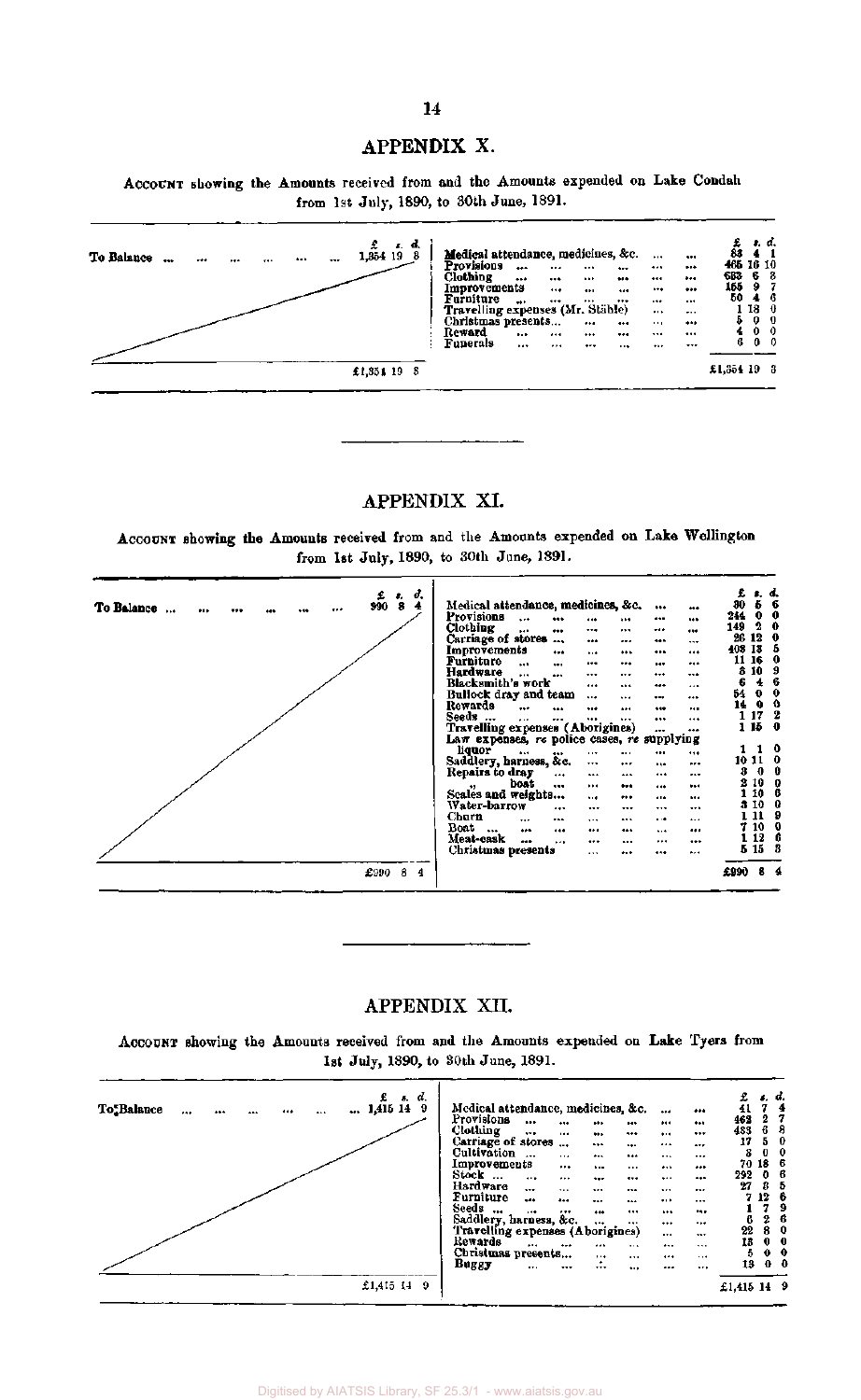### APPENDIX XIII.



#### APPENDIX XIV.

ACCOUNT showing the Amounts received from and the Amounts expended on Melbourne from 1st July, 1890, to 30th June, 1891.



# APPENDIX XV.

STATEMENT of Total Cost of Clothing, Provisions, &c. (including Transport thereof), paid for the use of the Aborigines, from the 1st July, 1890, to 30th June, 1891.

| 635<br>413 | 1,099  | 5<br>5 | 2                |
|------------|--------|--------|------------------|
|            |        |        |                  |
|            |        |        |                  |
|            |        | з      |                  |
|            |        | 419 14 | 0                |
| 912 14     |        |        | -3               |
| 652        |        |        | 11               |
| 238        |        | Ω      | -7               |
| 15         |        | 18     | $\boldsymbol{2}$ |
|            |        | 22 18  | 4                |
| 7.         |        | 11     | 5                |
| 13         |        | 13     | 8                |
|            |        | -10    |                  |
| 54         |        | 12.    | -10              |
|            | £4,497 |        | Ħ<br>з           |

# APPENDIX XVI. STATION AND DEPÔTS ACCOUNTS.

|                        |          |          |          |           |          |                                                             | £        | 8.     | d. |
|------------------------|----------|----------|----------|-----------|----------|-------------------------------------------------------------|----------|--------|----|
| Coranderrk             |          |          | $\cdots$ |           |          | $\begin{array}{cc} \bullet & \bullet & \bullet \end{array}$ | 1,807    | 14     | 2  |
| Framlingham            | $\cdots$ |          |          |           |          |                                                             | 594 19   |        | 0  |
| Lake Condab            |          |          |          |           |          | $\cdots$                                                    | 1,354 19 |        | 3  |
| Lake Wellington        |          |          |          |           | $\cdots$ |                                                             | 990      | -8     | 4  |
| Lake Tyers             |          |          |          |           |          |                                                             | 1,415 14 |        | 9  |
| Lake Hindmarsh         |          | $\cdots$ |          |           |          |                                                             | 1,113 14 |        | 5  |
| Melbourne              |          |          |          |           |          |                                                             | 961      | -17    | 8  |
| Swan Hill and District |          |          | $\cdots$ |           | $\cdots$ | $\cdots$                                                    | 264      | -12    | 7  |
| Beaufort<br>           |          |          |          | $\ddotsc$ |          | $\cdots$                                                    | 15.      | 18     | 2  |
| Casterton<br>$\cdots$  | $\cdots$ |          |          | $\cdots$  |          |                                                             |          | 22, 18 | 4  |
| Colac<br>              | $$       | $\cdots$ | $\cdots$ |           |          |                                                             |          | 10-13- | 5  |
| Echuca<br>$\cdots$     |          |          |          |           | $***$    |                                                             |          | 42 17  | 7  |
| Koondrook              |          |          |          |           | 111      |                                                             |          | 13 10  | 6  |
| Wahgunyah              | $***$    |          |          | $\cdots$  |          |                                                             | 83       | 6.     | -3 |
|                        |          |          |          |           |          |                                                             |          |        |    |
|                        |          |          |          |           |          |                                                             | £8,692   | 4      | 5  |
|                        |          |          |          |           |          |                                                             |          |        |    |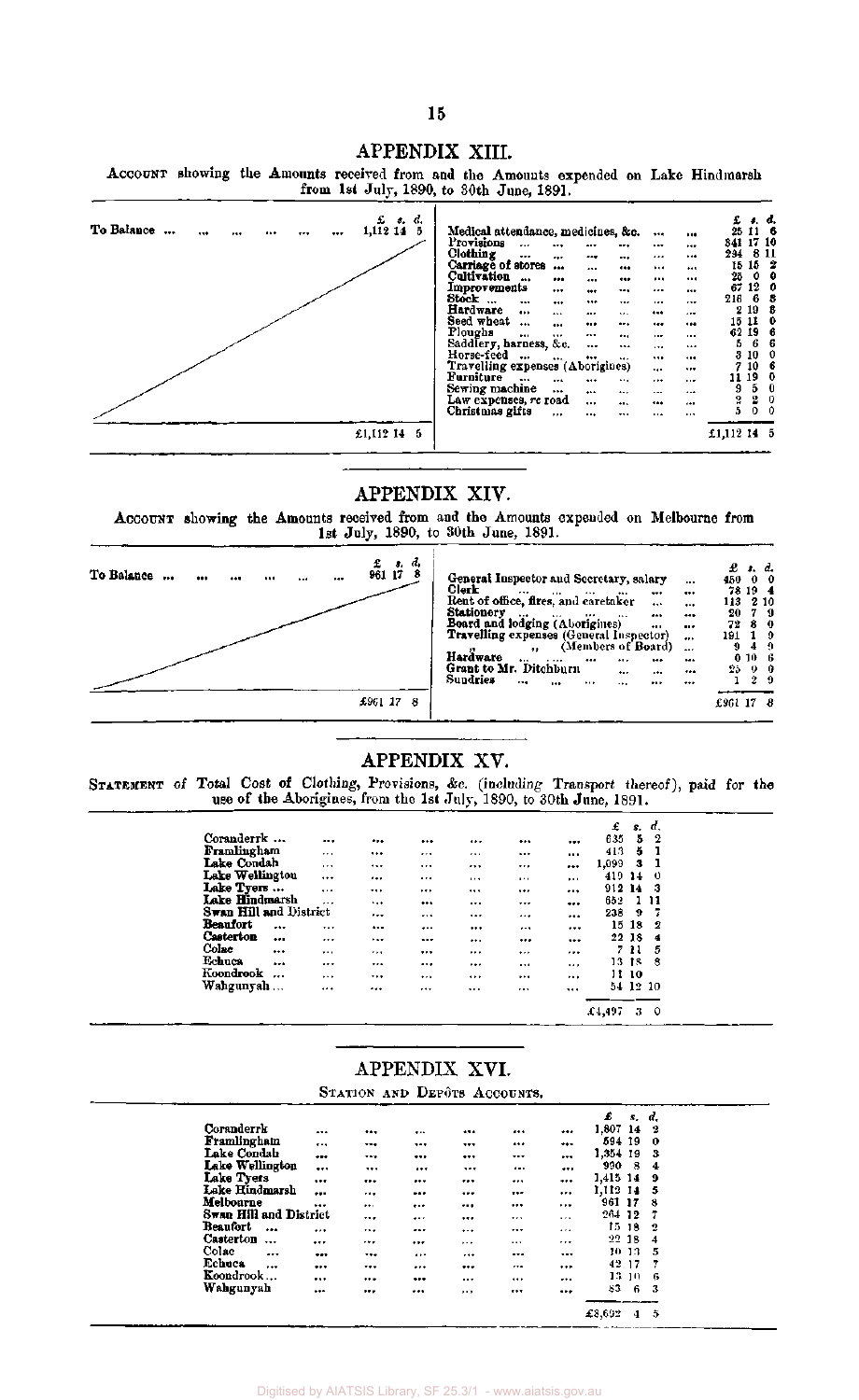# APPENDIX XVII.

| Station.        |          | Salaries.   | Wages to Aborigines. | Provisions.   | Clothing.       | Improvements. | Hardware.      | Medical Attendance,<br>Жu. | Stock.               | Other Expenses. | Total.                             |
|-----------------|----------|-------------|----------------------|---------------|-----------------|---------------|----------------|----------------------------|----------------------|-----------------|------------------------------------|
|                 |          | f: s.d.     | $f$ , $s$ , $d$ ,    | $x \cdot d$   | $E$ $s$ , $d$ . | f: s, d.      | £ s. d.        | £ s. d.                    | $\mathfrak{L}$ s, d, | $f$ $s$ , $d$   | $\hat{\mathbf{x}}$ and $\hat{a}$ . |
| Coranderrk      |          | 261 15 6    | 860 18 4             | 411 10 11     | 223 3 10        | 83 19 2       | 9113           | $86 + 5$                   | 141 10 0             | $229 + 0.10$    | $1,807$ 14 $2$                     |
| Framlingham     | $\cdots$ | 119 16 2    | 200                  | 269 8 9       | 143 16 4        | 400           |                | $41\;\; 4\;\; 6$           | $\cdots$             | $14$ 13 3       | 594 19 0                           |
| Lake Condah     | $\cdots$ | $\cdots$    |                      | 465 16 10     | 633 6 8         | $155$ 9 7     | $***$          | $33 \quad 4 \quad 1$       | $\cdots$             | $67 + 2 = 6$    | 1,354 19 3                         |
| Lake Wellington | $\cdots$ |             | $-1 +$               | $244$ 0 0     | 14920           | 408 13 5      | 3109           | $80\quad 5\quad 6$         |                      | $154\,16\,8$    | 990 8 4                            |
| Lake Tyers      |          | $\bullet$ . |                      | $462 \t2 \t7$ | 433 6 8         | 70 18 6       | $27 \t B \t 5$ | 41 7 4                     | $292 - 0 = 6$        | 88 15 9         | $1.415$ 14 $9$                     |
| Lake Hindmarsh  |          |             | $\cdots$             | 341 17 10     | 294 8 11        | 67120         | 2 19 3         | 25116                      | $216 - 6 = 3$        | $103$ 18 $8$    | 1,112,31,5                         |

TABULAR STATEMENT of the Amounts paid for each Station from 1st July, 1890, to 80th June, 1891.

NOTE.—The Missionaries on the Mission Stations are paid by their respective Committees, and the Teachers by the Education Department.

# APPENDIX XVIII.

#### BOARD FOR PROTECTION OF THE ABORIGINES.

The Hon. the Chief Secretary, *Chairman.*  C. M. Officer, Esq., M.P., *Vice-Chairman.* 

Wm. Anderson, Esq., M.P. E. H. Cameron, Esq., M.P. J. R. Hopkins, Esq., J.P.

A. A. Le Souef, Esq., J.P. W. E. Morris, Esq. Alex. Morrison, Esq., LL.D.

F. A. Hagenauer, General Inspector and Secretary.

Office: City Bank Chambers.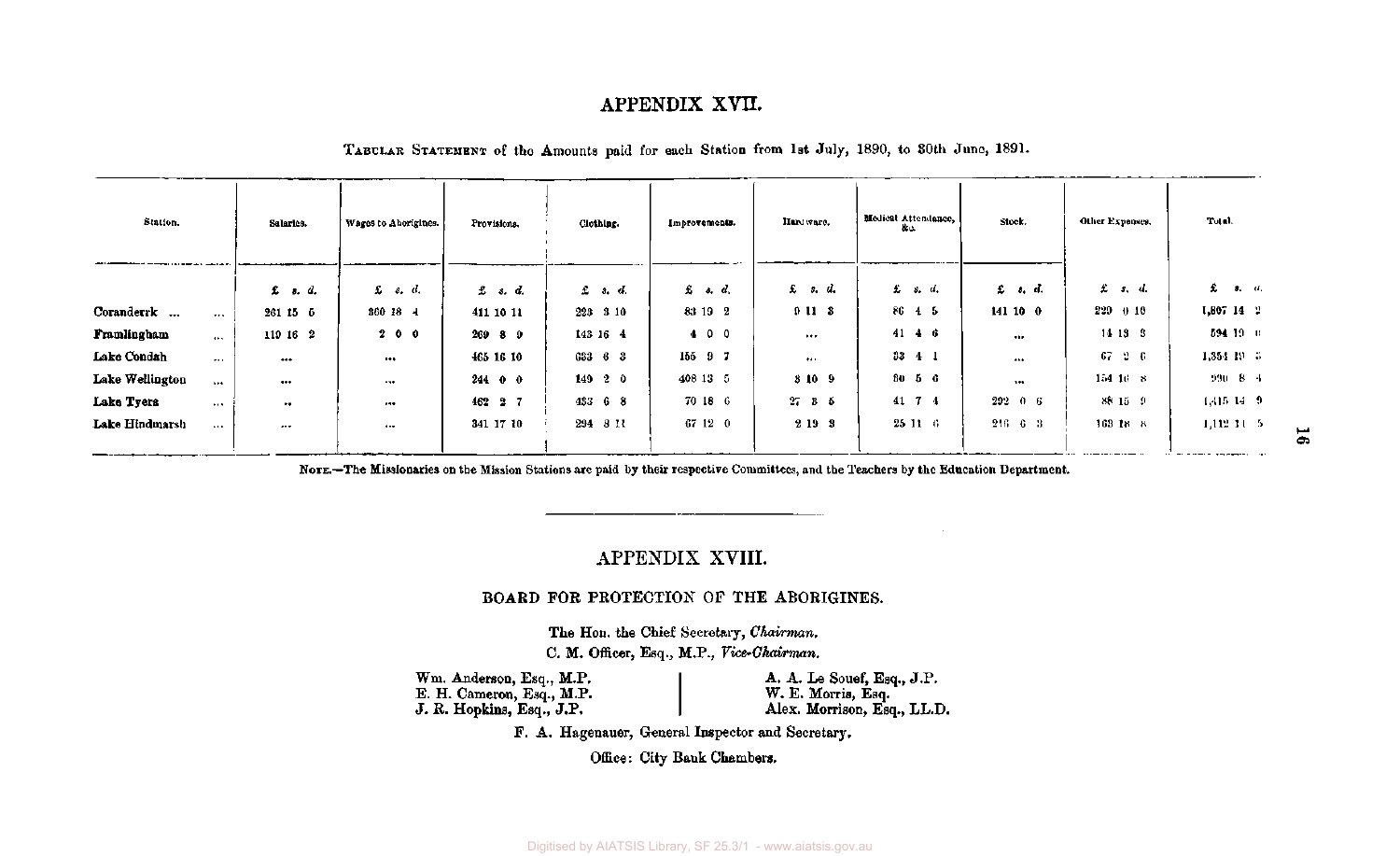# APPENDIX XIX.

| ă                                                                                                                                                            |      |                                                            |           |             |             |                |                                       |             |               |                             |                                                      |  |           |                   |                                                    |      |                           |                       |         |                                                                                                                             |           |       |          |           |                   | DISTRIBUTION of Stores paid for, for the use of the Aborigines, by the Board from 1st July, 1890, to 30th June, 1891.                                                                                                                                                                                                                                                                                                                                                                                                                                                                                                                                                                                                                                                                                                                                                                                                                                                                                                                                                                                                                                                                                                      |
|--------------------------------------------------------------------------------------------------------------------------------------------------------------|------|------------------------------------------------------------|-----------|-------------|-------------|----------------|---------------------------------------|-------------|---------------|-----------------------------|------------------------------------------------------|--|-----------|-------------------|----------------------------------------------------|------|---------------------------|-----------------------|---------|-----------------------------------------------------------------------------------------------------------------------------|-----------|-------|----------|-----------|-------------------|----------------------------------------------------------------------------------------------------------------------------------------------------------------------------------------------------------------------------------------------------------------------------------------------------------------------------------------------------------------------------------------------------------------------------------------------------------------------------------------------------------------------------------------------------------------------------------------------------------------------------------------------------------------------------------------------------------------------------------------------------------------------------------------------------------------------------------------------------------------------------------------------------------------------------------------------------------------------------------------------------------------------------------------------------------------------------------------------------------------------------------------------------------------------------------------------------------------------------|
| 361<br>Name of Station.                                                                                                                                      |      | Elankets.<br>  Shirta, Serge.<br>  Shirta, Twill,<br>  &c. | Trousers. | Yds. Wincey | Yds. Plaid. | Yds. Print, &c | Yds. Flamel                           | Yds. Serge. | Yds. Shirting | Yde, Skártir<br>Yds. Molesk | Pairs Boots<br>Hose and Hose<br>Dresses.<br>Dresses. |  | Waistcos  | <b>Tds. Calle</b> | Flour.                                             | Tes. |                           | Sugar.                | Tobacco | Outmea                                                                                                                      | $9a$ lt.  | Soap. | Candles. | Kerosene. | Meat.             | Sundries.                                                                                                                                                                                                                                                                                                                                                                                                                                                                                                                                                                                                                                                                                                                                                                                                                                                                                                                                                                                                                                                                                                                                                                                                                  |
| Coranderrk<br>$\ddotsc$                                                                                                                                      | 24 6 |                                                            | 78   85   | $\cdots$    |             |                | $199 \mid 272 \mid 148 \mid  \mid $   |             |               |                             |                                                      |  |           |                   | tns.c.qr.<br>64 88 90 120 $\dots$ 89 259 2 0 0 772 | lbs. |                           |                       |         | [ewt. q. 1b, ewt. q. 1b.] 1bs. [ewt. q. 1b. cwt. q. 1b. cwt. q. 1b.] 1bs. [gl.<br>80 0 87 0 0 10 9 0 0 28 0 0 16 0 0 450 32 |           |       |          |           | lbs,<br>$\ddotsc$ | 48 coats, 114 hats, 68 yds. dress-stuff, 9 doz.<br>handkerchiefs, 12 K. B. suits, 24 yds. tweed,<br>64 yds. sheeting, 126 yds. silesia, 93 yds.<br>hessian, 2 grs. laces, hooks and eyes, flowers,<br>cotton, and ribbon, 6,249 loaves bread, 1 cwt.<br>treacle, 120 lbs. maizena, 3 hoxes blacking,<br>127 lbs. currants, 61 lbs. raisins, 56 lbs. barley,<br>12 bottles vinegar, 6 bottles brandy, 6 bottles<br>port wine, 3 cwt. wash. soda, 12 doz. matches.<br>10 cwt. rock salt, 6 brooms, i fender and<br>irons, 1 clock, 12 axe handles, 6 chairs, 2<br>adze handles, 3 locks, 12 tomahawks, 30<br>woolpacks, 1 cwt. sulphur, 4 doz. twine,<br>3 tons 7 cwt. 3 qrs. coke, 6 scrub. brushes, 6<br>closet pans, 2 cwt. 2 qrs. white lead, 28 lbs.<br>red lead, 1 coffin, 6,100 ft. timber, 15 pairs<br>hinges, 16 lbs. screws, 228 lbs. nails, 24 shts.<br>G. C. iron, 4 gals. turpentine, 5 gals. boiled<br>oil, 400 palings, 558 ft. galvanized pipes.<br>2 do. elbows, 1 brass cock, 1 strainer, 1 cart<br>saddle, 1 riding saddle, 30 cwt. superphos-<br>phates, 30 cwt. hone-dust, 5 tons potatoes,<br>12 lbs. seeds (assorted), 56 bushels outs (seed),<br>4 bushels barley (seed), 12 builocks, 100<br>sheep. |
| Framlingham                                                                                                                                                  | 27   | -86 1                                                      |           |             |             |                | $\{6\}$ $\{204\}$ $216$ $\{86\}$ $\}$ |             |               | 96 []                       | 46   104                                             |  | $1.1$ 108 |                   | lbs.<br>$12,338$   378                             |      | Dø.<br>1,355              | lbs.<br>$3,175$   167 |         | This.<br>1,236                                                                                                              | $\ddotsc$ |       |          |           |                   | 8 2 6 342 3,413 50 towels, 50 handkerchiefs, 24 coats, 2 K. B.<br>suits, 65 yds. dress-stuff, 6 yds. holland,<br>49 lints, 1 grs. laces, 5 doz. combs, 1 grs.<br>needles, 1 grs. cotton, ribbon, and birds.<br>25 lbs. currants, 25 lbs. raisins, 15 lbs. lollies,<br>60 loaves bread, 15 lbs. nails.                                                                                                                                                                                                                                                                                                                                                                                                                                                                                                                                                                                                                                                                                                                                                                                                                                                                                                                      |
| Lake Condah  [104,] 210   220    [224   270   351   [517   151  ] 323   461  ] 139 613   16 10 0   204   9 38 70 34   221 7 0 16   13 3 0   16 1 8   1050 56 |      |                                                            |           |             |             |                |                                       |             |               |                             |                                                      |  |           |                   | tns, c, qr.                                        |      | $\frac{1}{2}$ cwt. q. lb. |                       |         | ewt, q, lb.                                                                                                                 |           |       |          |           |                   | 607 yds. dress-atuff. 169 yds. holland, 58 yds.<br>sheeting, 25 yds. forfar, 54 yds. huckaback,<br>16 yds. hessian, 90 coats, 240 handkerchiefs,<br>812 hats, 144 towels, 13 K. B. suits, 4 grs. laces,<br>96 combs, 6 pieces braid, 5 grs. cotton, needles.<br>thimbles, birds, and ribbon, &c., 150 lbs. sago,<br>25 lbs. linseed meal, 2 cwt. treacle, 45 lbs.<br>hops, 10 lbs. coffee, 86 lbs. maizena, 24 lbs.<br>mustard, 156 lbs. currants, 120 lbs. raisins,<br>28 lbs. lollies, 1 cricket set, 6 dining tables,<br>8 colonial sofas with mattress, 4 meat safes,<br>2 washhand-stands and ware, 6 toilet glasses,<br>36 chairs, 5 bedsteads, 7 palliasses, 6 flock<br>bolsters, 602 ft. shelving, 2 coffins.                                                                                                                                                                                                                                                                                                                                                                                                                                                                                                      |

 $\overline{11}$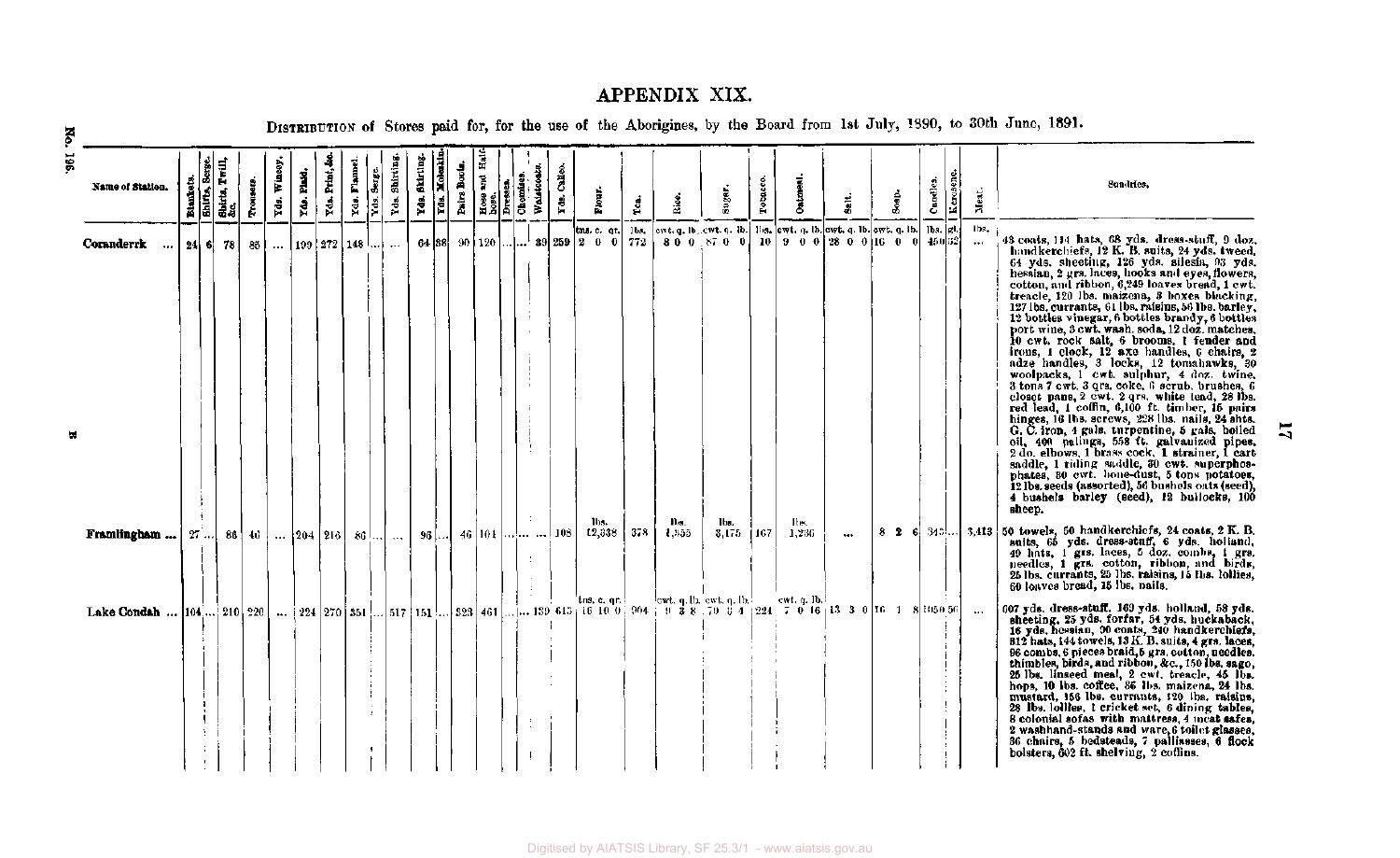### APPENDIX XIX.—Distribution of Stores, &c.—*continued.*

| Name of Station.                                           | $\begin{array}{c}\n\frac{\text{Mink}}{\text{Mink}} \\ \frac{\text{Mink}}{\text{Mik}} \\ \frac{\text{Mink}}{\text{Mik}}\n\end{array}$ |  | Trouser | Wincey<br>  g | Yds. Plaid | Į.<br>Td.         | <b>RASE</b><br>Yda. | 녧 | Yds. Shirting | Skirtin<br>Yá, | Ē<br>ļ. | Pairs Boot | $\overline{\mathbf{a}}$<br>$\begin{array}{c}\n\vdots \\ \text{Here } \\ \text{Dose} \\ \text{Dree} \\ \end{array}$ | $\frac{1}{\text{Chemise}}$ | Waistenata, | ē<br>Fie                                                                   | É              | È.                                                                                                     | Sugar. | Tobacco. | <b>Dational</b> | $\frac{1}{3}$ | Roap.         | Candles.   | Kerosen      | Meat.             | Sundries.                                                                                                                                                                                                                                                                                                                                                                                                                                                                                                                                                                                                                                                                                                                                                                                                                                                                                                                                                                                                                                                                                                                                                                                                              |
|------------------------------------------------------------|--------------------------------------------------------------------------------------------------------------------------------------|--|---------|---------------|------------|-------------------|---------------------|---|---------------|----------------|---------|------------|--------------------------------------------------------------------------------------------------------------------|----------------------------|-------------|----------------------------------------------------------------------------|----------------|--------------------------------------------------------------------------------------------------------|--------|----------|-----------------|---------------|---------------|------------|--------------|-------------------|------------------------------------------------------------------------------------------------------------------------------------------------------------------------------------------------------------------------------------------------------------------------------------------------------------------------------------------------------------------------------------------------------------------------------------------------------------------------------------------------------------------------------------------------------------------------------------------------------------------------------------------------------------------------------------------------------------------------------------------------------------------------------------------------------------------------------------------------------------------------------------------------------------------------------------------------------------------------------------------------------------------------------------------------------------------------------------------------------------------------------------------------------------------------------------------------------------------------|
| Lake Wellington 25                                         |                                                                                                                                      |  |         |               |            | $41$ 66 $$ $$ 108 |                     |   | $96$ ! $93$   | انتظار من      |         |            |                                                                                                                    |                            |             | tus, c. qr.<br>$85 \mid 124 \mid  \mid 1 \mid 39 \mid 186 \mid 515 \mid 0$ | ths.<br>$-138$ | ewt. q. 1b. ewt. q. 1b. [ 1bs. ]ewt. q. 1b. [ewt. q. 1b. [ewt. q. 1b.<br>$2\ 0\ 0$ 45 3 20 80 5 0 0    |        |          |                 | 10012         | 800           | ns.<br>225 | krt.<br>kel. | lts.<br>$\ddotsc$ | 24 jackets, } doz. scissors, 72 handkerchiefs,<br>6 K. B. suits, 24 combs, 24 hats, 16 coats,<br>20 lbs. lollies, 80 lbs. raisins, 80 lbs. currants,<br>24 bottles essence of lemon, 140 lbs. treacle,<br>112 lbs. jubilee meal, 28 lbs. tapioca, 28 lbs.<br>sago, 56 lbs. coffee heans, 14 lbs. coffee, 56 lbs.<br>soda, 36 chairs, 1 file, 2 hand-lamps, 1 set<br>skewers, 1 doz. H. and C. hooks, 1,020<br>palings, 1 drum tar, 3 spades, 16 lbs. nails,<br>sole-plate for plough, 1 ment cask, 1 churn,<br>6 bullocks and dray, 4 yokes, 8 hows, 5 chains,<br>12 pcs. cork, 1 cricket set, 1 boat, 1 set scales<br>and weights, I buggy, I set harness (manager's<br>house) I water-barrow, I doz, jelly glasses,<br>2 saddles and cloths.                                                                                                                                                                                                                                                                                                                                                                                                                                                                         |
| Lake Tyers                                                 | $\dots$ [80 $\dots$ 203   180                                                                                                        |  |         |               |            |                   |                     |   |               |                |         |            |                                                                                                                    |                            |             |                                                                            |                | 2 69 229 174 40 100 107 76 177 287   102 511 12 7 0 786 100 173 3 20 124 3 3 16                        |        |          |                 |               | 7 1 12 12 0 0 | -400-      | 1611         | $\ddotsc$         | $72$ coats, $152$ hats, $30$ yds, tweed, $54$ yds,<br>towelling, 185 yds. tick, 722 yds. dress-stuff.<br>3 K. B. suits, 60 yds. hessian, 4 grs. laces, 96<br>combs, needles, thread, ribbon, &c., 1 hood,<br>2 aprons. 4 pinafores, 3 ulsters, 560 lbs.<br>treacle, 448 lbs. jubilee meal, 40 lbs. sago,<br>100 lbs. raisins, 100 currants, 20 lbs. lollies,<br>24 bots, essence lemon, 2 tons potatoes, 4 bus.<br>$gr148$ seed, 243 G. C. iron, $5.922$ ft. timber,<br>120 ft. ridging, I cwt. 2 qrs. 27 lbs. sheet lead,<br>180 ft. spouting, 60 spikes and tubes, 6<br>elbows, 2 heads, 2 chisels, 2 hammers, 3 locks,<br>6 sets R.L. furniture, I oven, 48 pcs. paper,<br>5 gals. b. oil, 7 lbs. red lead, 1 bedstend, 1<br>palliasse, 4 chairs, 1 table, 1 sofa and<br>cushions, I washstand and ware, 6 cups and<br>saucers, 6 plates, 6 basins, 60 pannicaus, 48<br>camp-kettics, 6 tubs, 6 buckets, 2 axes, 3<br>spades, 1 fork, 155 lbs. nails, 12 axe handles,<br>1 adze handle, 48 knives and forks, 25 lbs.<br>netting twine, 1 grs. fish hooks, 6 doz. fish<br>lines, 12 coat straps, 1 cricket set, 1 football,<br>dranghts, chess, &c., 1 saddle and bridle, 1<br>bull, 60 cows and heifers, 154 sheep. |
| <b>Lake Hindmarsh  34</b> 103   98   103   128   414   170 |                                                                                                                                      |  |         |               |            |                   |                     |   |               | $\mathbf{r}$   |         |            |                                                                                                                    |                            |             |                                                                            |                | $[12]$ 87 $[190]$ $\begin{bmatrix} \end{bmatrix}$ 55 $[352]$ 9 0 0 $[934]$ 4 1 0 $[63214]$ 140 $[500]$ |        |          |                 | $\ddotsc$     | 620           |            | 325  40      | $\cdots$          | 42 yds, holiand, 50 yds, sheeting, 51 yds, linen,<br>194 yds. dress-stuff, 103 yds. akirting, 10 yds.<br>tweed, 195 yds. shirting, 10 yds, linen tick,<br>30 yds. hessian, 12 flannel slips, 6 quilts, 60                                                                                                                                                                                                                                                                                                                                                                                                                                                                                                                                                                                                                                                                                                                                                                                                                                                                                                                                                                                                              |

 $\mathbf{g}$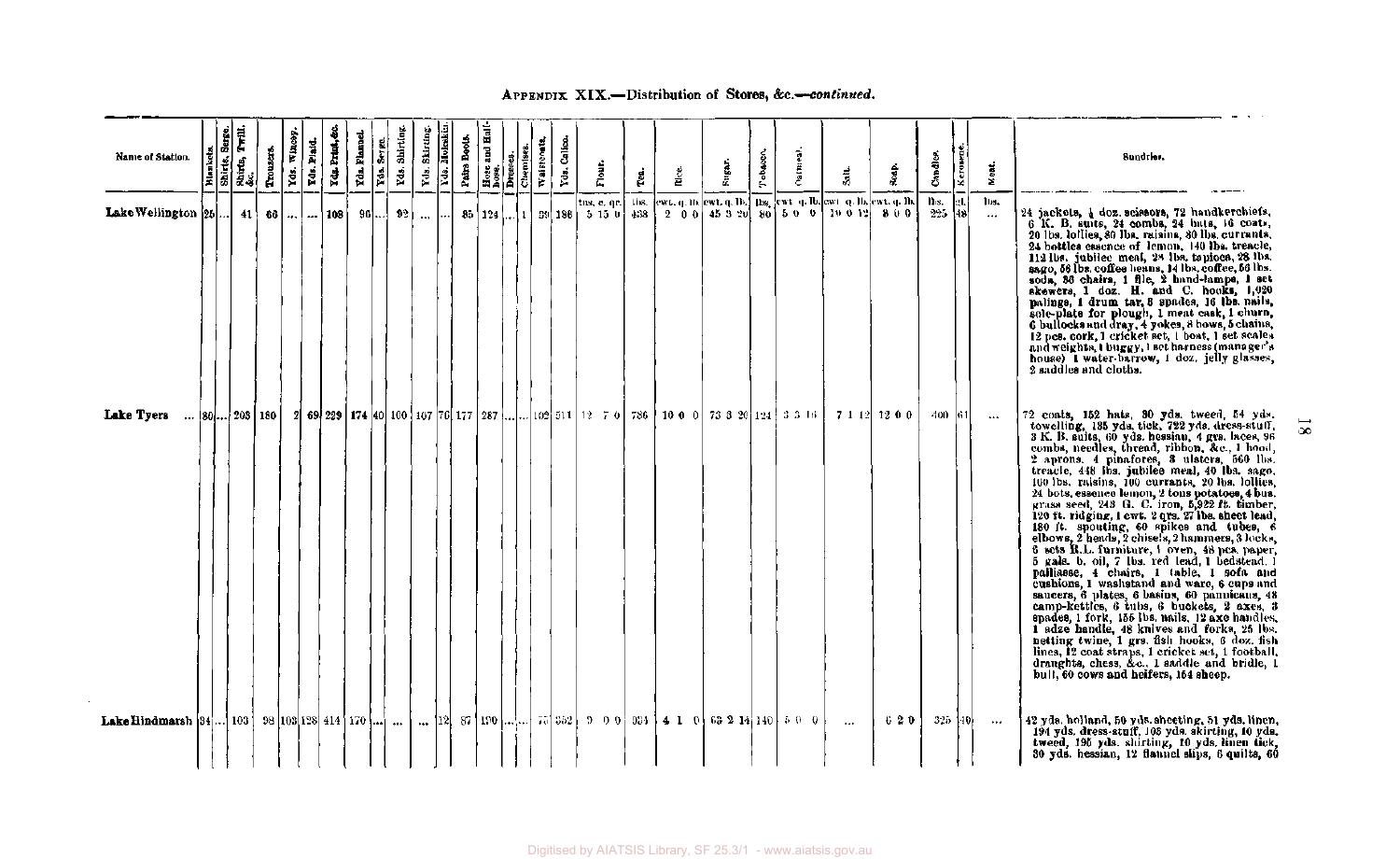|                                                                                            |   |                      |                         |                  |             |                             |          |          |                                                            |                 |                                     |                 |                           |     |                                        |                                                   | lbs.            | Ils.       | lbs.          | lbs.     | lbs.     | lbs.     | Tbs.      | lbs.        |          |      |          | towels, 48 combs, 87 hats, 51 coats, 76 hand-<br>kerchiefs, 1 grs. laces, ribbon, cotton, flowers,<br>&c., 48 lbs. sago, 48 lbs. maizena, 126 lbs.<br>treacle, 50 lbs. currants, 50 lbs. raisins, 14 lbs.<br>bisenit, 14 lbs, lollies, 10 lbs. hops, 12 lbs.<br>sulphur, 2 cwt. 1 qr. split peas, 2 tons 17 cwt.<br>potatoes, 7 lbs. mustard, 6 bots. salad oil,<br>4 gals, castor oil, 2 gals, vinegar, 1 sewing<br>machine, 1 saddle and cloth, 8 meat safes,<br>1 cedar table, 4 rocking-chairs, 12 chairs, 1<br>chest of drawers, 2 bedsteads, 882 ft. timber,<br>10 lbs. nails. 2 spades, 2 tomahawks, 3 rakes.<br>72 bus. seed wheat, 505 sheep, 8 draught<br>horses, 3 tons fencing wire, 10 coils barb<br>wire, $\frac{1}{2}$ cwt. staples, 900 yds. wire-netting,<br>1 double plough, 2 double stump-jumping<br>ploughs, 6 shears, 1 swing bar, 2 sets plough<br>harness. |
|--------------------------------------------------------------------------------------------|---|----------------------|-------------------------|------------------|-------------|-----------------------------|----------|----------|------------------------------------------------------------|-----------------|-------------------------------------|-----------------|---------------------------|-----|----------------------------------------|---------------------------------------------------|-----------------|------------|---------------|----------|----------|----------|-----------|-------------|----------|------|----------|------------------------------------------------------------------------------------------------------------------------------------------------------------------------------------------------------------------------------------------------------------------------------------------------------------------------------------------------------------------------------------------------------------------------------------------------------------------------------------------------------------------------------------------------------------------------------------------------------------------------------------------------------------------------------------------------------------------------------------------------------------------------------------------------------------------------------------------------------------------------------------|
| <b>Swan</b> Hill (in- $\{41,\}$ 47   31<br>cluding Kal-<br>kyne, Mildura,<br>Ned's Corner) |   |                      |                         |                  | $\ddotsc$   |                             |          |          | $\lfloor  \rfloor$ $\lfloor 44 \rfloor$ $\lfloor  \rfloor$ | $28$            | المند                               |                 |                           |     |                                        | $\ldots$ [19] $\pm$ 33 $\pm$ 24                   | 2,414           | 188        | 108           | 1,673    | 150      | $\cdots$ |           | 7           | $\cdots$ | 1    | $\cdots$ | 16 tons firewood, 2 doz. matches, 4 tins baking<br>powder, 2 K. B. suits, 24 skirts, 33 coats, 58<br>hats, 47 towels, 59 handkerchiefs, 12 combs,<br>43 yds. dress-stuff, cotton, needles, and<br>ribbon.                                                                                                                                                                                                                                                                                                                                                                                                                                                                                                                                                                                                                                                                          |
| <b>Beaufort</b>                                                                            |   | المطاط               |                         |                  | المعدل لحجت | i I                         | $\cdots$ | $\cdots$ | .                                                          | an jed          | $\cdots$                            |                 | the below                 |     |                                        |                                                   |                 |            | $\cdots$      | $\cdots$ | $\cdots$ |          |           |             | $\cdots$ | ۱. . | $\cdots$ | 2 towels, 3 handkerchiefs.                                                                                                                                                                                                                                                                                                                                                                                                                                                                                                                                                                                                                                                                                                                                                                                                                                                         |
| Casterton                                                                                  |   | التناوينا عبدا       | $\bullet\bullet\bullet$ | المتراجين إحتمال |             |                             | $\cdots$ |          | and the series                                             | <b>Services</b> |                                     |                 | المتساويرا ففارعهم المعدد |     |                                        | $\cdots$                                          | 1,400           | 50         | $\cdots$      | 369      | 20       | $\cdots$ |           | bara.<br>11 | $***$    |      | $\cdots$ | 25 doz. matches.                                                                                                                                                                                                                                                                                                                                                                                                                                                                                                                                                                                                                                                                                                                                                                                                                                                                   |
| Colac                                                                                      | 1 | $(4)$ <sub>0.0</sub> |                         | المتراسرة لمت    |             |                             | $26$ ]   |          | $32 \left[ \ldots \right]$                                 | المعاديد        |                                     | $2 \frac{1}{2}$ |                           |     |                                        | $4 \text{ [m]} \text{} \text{]} \text{} \cdot 15$ | $\sim$ - $\sim$ | $\cdots$   | $\rightarrow$ |          |          | $\cdots$ | $\ddotsc$ |             |          |      | $\cdots$ |                                                                                                                                                                                                                                                                                                                                                                                                                                                                                                                                                                                                                                                                                                                                                                                                                                                                                    |
| Echuca                                                                                     |   | $\ldots$ 3.          | - 3- 1                  |                  |             | $3 \nmid      $             |          |          | and department                                             | $-4$            |                                     | 2               | $4 \mid 1 \mid 1 \mid 2$  |     |                                        |                                                   | 200             | 8          |               | 64       | 4        | $\cdots$ |           | $\cdots$    |          |      | $\cdots$ | 2 coats, 3 hats, 1 skirt, 5 handkerchiefs,<br>2 towels, 11 yds. dress-stuff, 1 card. jacket,<br>8 coils wire, 12 lbs. staples.                                                                                                                                                                                                                                                                                                                                                                                                                                                                                                                                                                                                                                                                                                                                                     |
| Koondrook                                                                                  |   | $$ } 1!              | $\sim$                  |                  |             | $\{1, , \}$ and $\{1, , \}$ | $\sim$   |          | <b>Search Control</b>                                      | <br>استهدت      | $$                                  |                 | $\cdots$                  | -11 | $\mathbf{1}^{\mathsf{t}}$ $\mathsf{t}$ |                                                   |                 | $384 + 12$ | $\ddotsc$     | 96       | 6        | $\cdots$ | $\cdots$  | 12          | $\cdots$ |      | $\cdots$ | 1 skirt, 2 hats, 4 handkerchiefs, 2 towels, 1<br>coat.                                                                                                                                                                                                                                                                                                                                                                                                                                                                                                                                                                                                                                                                                                                                                                                                                             |
| Wabgunyah                                                                                  |   | $\dots$   6 $\dots$  | -41                     |                  |             | $4 \,   \ldots   \ldots  $  |          |          | $\ldots$ [ 10 $\ldots$ $\ldots$                            |                 | $\ 17\ $ and an $\ $ and and a $\ $ |                 |                           |     |                                        | 12 <sup>1</sup>                                   | 2,614           | -85        | $\cdots$      | 710      | 20       | $\cdots$ | $\cdots$  | 25          | $\cdots$ | …∣   | $\sim$   | 7 hats, 6 towels, 12 handkerchiefs, 34 yds. dress-<br>stuff, 8 K. B. suits, 4 costs, 10 cwt. 1 qr. 10 lbs.<br>G. C. iron, 24 ft. ridging, 9 lbs. nails.                                                                                                                                                                                                                                                                                                                                                                                                                                                                                                                                                                                                                                                                                                                            |

 $\overline{6}$